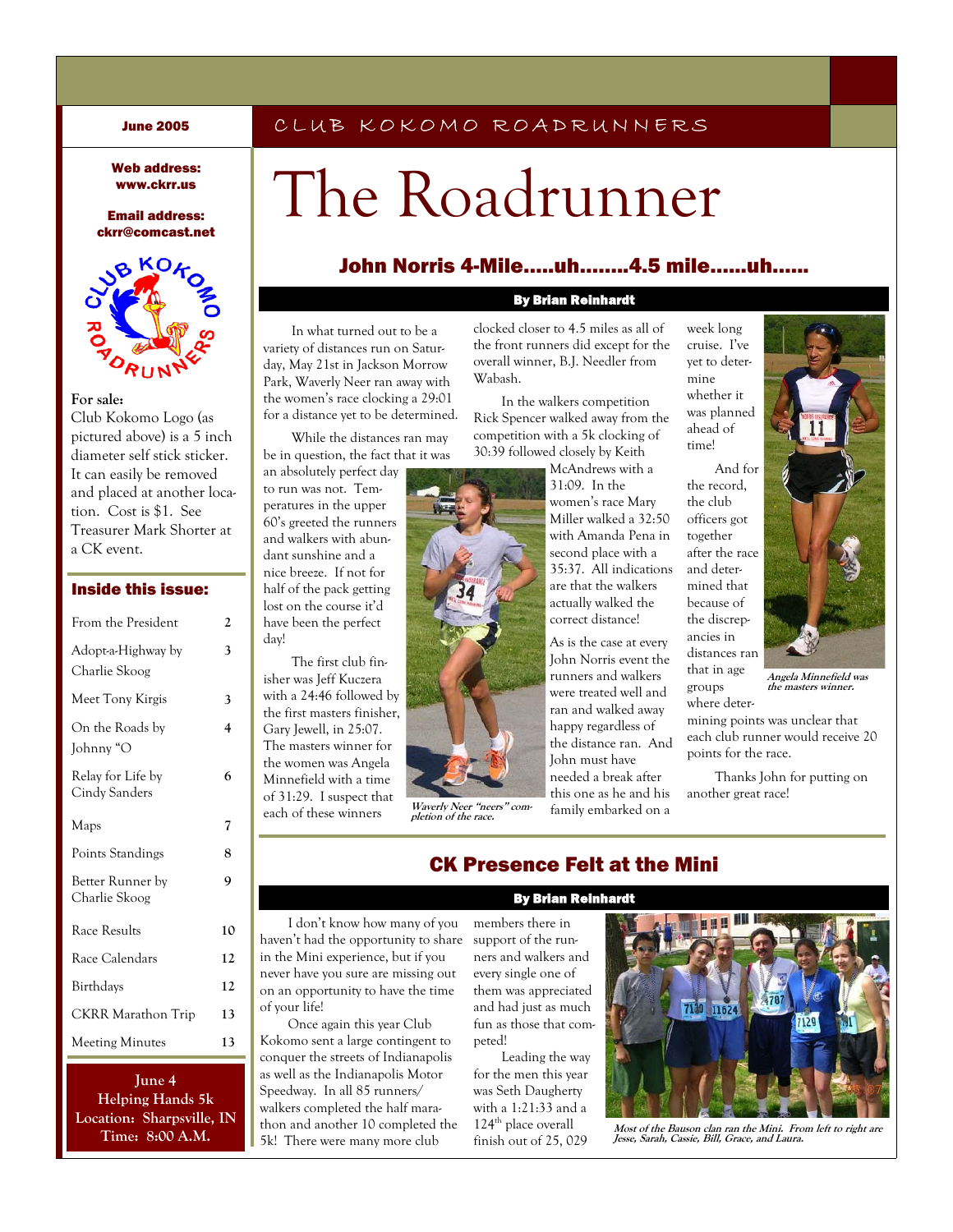Page 2

Brian is giving me the emails saying, "Where is your contribution to the newsletter? You're killing me." Brian, I don't know how to make it up to you. I have lots to say and little time or space to say it.

Coyote Kids has over 100 pre-registered kids already. We have given every child in Kokomo Schools a brochure for the program. We have 3000 brochures made to give to churches, doctor offices,

etc. If you know of some children who would like to run, stop out on Wednesday evening to pick up some brochures. Or you can just stop by my house where I have a box on the sun porch with brochures.

What a fantastic group of people showed up at Jackson Morrow Park last Sunday to clear a trail through the wooded section. Eric Matthews and his two young men, Shane Elmore, Jeff Kuczera, Josh Berndt, Brian and Patti Reinhardt, Will Irvin, and my wonderful wife, Robin… I hope I didn't miss anyone… This group had the trail cleared out and marked with fallen trees along the edges, poison ivy and roots removed, in less than one hour. I think we worked for 25 minutes and puttered around for the next 30 minutes. If you see them hanging around or running, be sure and give them the thumbs up for a great job, well done.

We can still use help for the program. I am EXTREMELY concerned for the first night when kids register. If you don't want to participate each week, but you are willing to help the first two weeks only or even just the first week I would really appreciate your phone call letting me know that you will be there.

Mark Shorter has copies of

those who wanted to be in the CKRR club directory. If you want to receive one, give him a call and he will be happy to give you one. Mark did all the work to compile this list and those of us who use this directory are glad he did. Thanks Mark.

Ray Tetrault "Captain Coyote"

From the President

By Ray Tetrault

The below email was sent to our club from Becky Lambros. CKRR is filled with people who want to help and make our world a better place to live in. Please consider this option for helping in this cause.

 Keeping Pace – Help a Runner… Save a Life!

Runners are known for their caring attitudes. Most can be found on the weekends running or volunteering for many causes and concerns in their communities. We have been given the opportunity to help a fellow runner, Linda Shumacher, President of the West Florida Y Runners Club.

 On February 23, 2005 Linda's daughter Raquel was diagnosed with a life threatening disease, Acute Myelogenous Leukemia RRCA Executive Director

(AML). Although Raquel has undergone many days of chemotherapy, to be cured she is in desperate need of a bone marrow transplant.

#### You Can Help!

The easiest way to help is to contact your local Red Cross or blood donation center and ask when they are having their next bone marrow drive. There are usually a few scheduled each month. It is a simple matter of taking a blood test and answering some questions. A person of any race, ethnicity or gender who is 18 to 60 (up until 61st birthday) years old and who meets donation health guidelines can become a volunteer potential marrow or blood stem cell donor. To join, you complete a short health questionnaire and sign a form stating that you understand what it means to be listed on the Registry. Then, a small blood sample is taken to find your tissue type. This information is added to the Registry. If you are chosen, your donor center will contact you. To learn more about the National Marrow Donor Program visit their website at http://www.marrow.org/ Thank you for your help and good running! Becky Lambros

### CK Presence Felt at the Mini (continued from page 1)

finishers. The top masters finisher was club chaplain Dana Neer with a 1:23:36 and a  $167<sup>th</sup>$  place overall finish. Carla Yerkes was both the top overall woman as well as the top masters runner with a 1:32:47 and a  $666<sup>th</sup>$  place finish (something you want to tell us about your placing Carla? LOL).

But the real fun is in Military Park at the Club Kokomo tent. Seems like anybody and everybody stops by for some camaraderie and has a great time just hanging out after the race and enjoying a cold water,

soda, or beer, the first two of which are provided by the club. There are always plenty of stories to tell and races to be re-lived that run the gammit from huge success to miserable failure, but in the end it seems to be smiles that rule the day.

And as is the case most years many of find reason to get together after that for a bite to eat and this year we chose Claddagh Irish Pub in Carmel, surprisingly enough with Johnny 'O leading the charge! Go figure! The post

race festive attitude continued there with good food and spirits to go along with many more smiles.

If the Indy Mini with Club Kokomo hasn't been a habit of yours in the past you really should consider making it a part of your plans for next year!



**Carla runs to an impressive finish at this year's Mini.**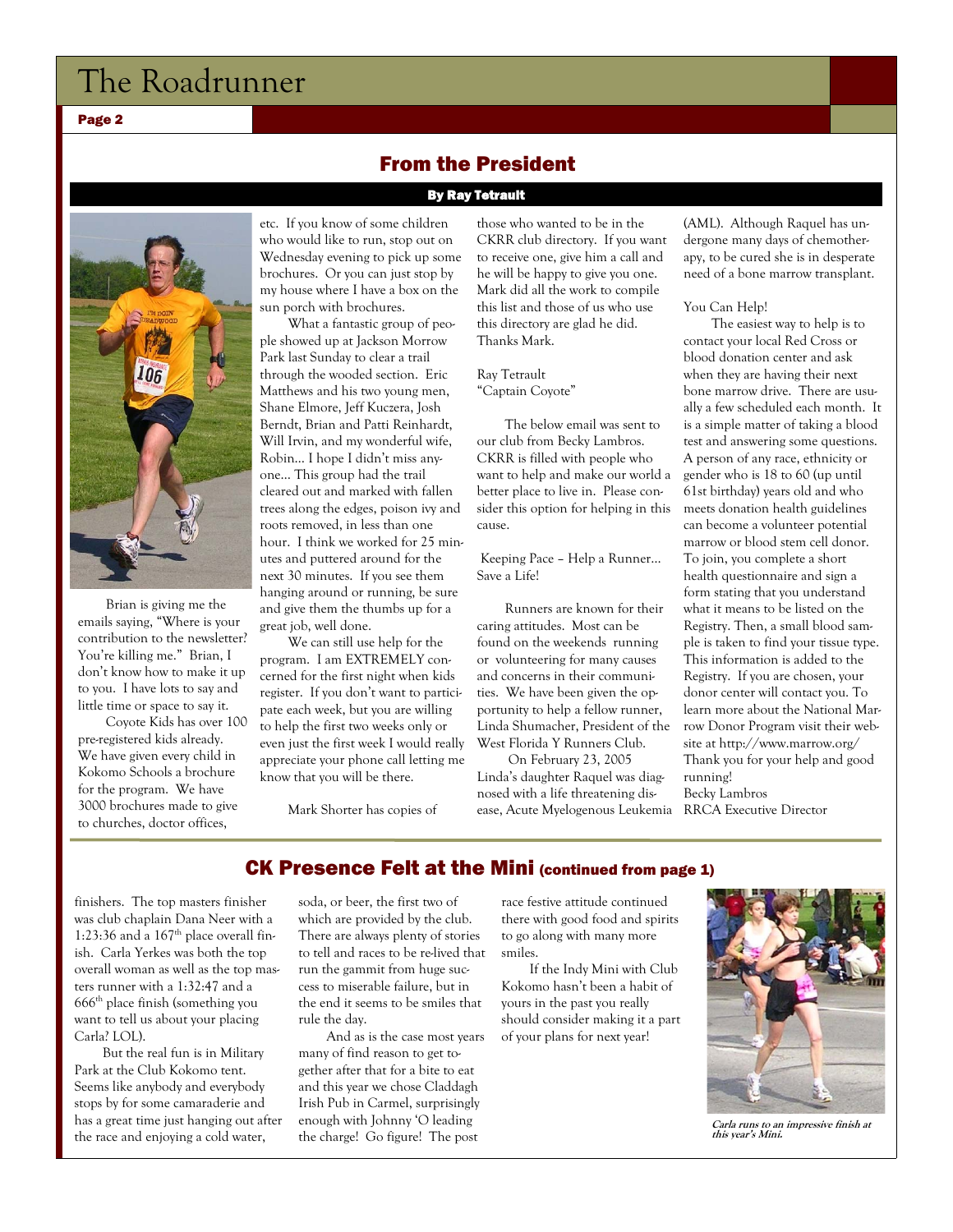Page 3



Our first scheduled cleanup was on Thursday, April 7, at 1:00 PM. Many of you were on Spring Break, soaking up rays down South or chillin elsewhere, and of course many were working. When I arrived at the Macedonia Church on Highway 19 it was a cool

Adopt-A-Highway

By Charlie Skoog

wind out of the North and then the rains came. I was greeted by my favorite "trashbuster", Debra Bowman, and Kelly Wright had brought a van load which included one of her Pettit Park students, Levi Fouch, and 3/8 of the Tetrault clan, Megan, Matt, and Mindy. Despite the harsh conditions our game crew decided to "hit the highway", breaking up into two teams with Deb, Levi and myself taking the West side and Kelly and the Tetrault's on the East. We headed South, expecting reinforcements to arrive about 2:30 to 3 PM.

Levi proved to be an awesome worker and we worked fast to stay warm. When we had covered about 1.5 miles we began to wonder where the rest of our help was and how we were going to get back to our

starting point. After another mile with SR 26 in sight, the calvary arrived in the form of Mike Bach who also had his trailer to pick up our many bags of trash. While we were finishing up the South end, Robin Cole, Tim Buckalew, Greg Townsend, and Harvey Zinschlag arrived and were heading North from the church to SR 22.

CK Adopt-A-Highway founder, Steve Wand, had already covered the section from SR 26 to 500 S, so by the time Mike had gathered us cold and wet workers, loaded all the trash bags, and transported us back to the church, the rest of our crew was finishing up the North section.

The work was fun and rewarding, but in all seriousness, we could really use some additional helpers, so.......please consider joining our team on the next cleanup. The decision was made to reward the team by scheduling a pizza party April 23 at the Tetrault home, featuring the famous "Ray's Pizza" as well as a delicious dessert pizza made by Kelly who can obviously do more than just run fast! Thanks to all present, past, and future volunteers.

The next scheduled workday will be Saturday, July 23, at 8 AM. Following the cleanup we will adjourn to Panera Bread for brunch with Club Kokomo and the UAW Local 292 Conservation Committee picking up the tab.

Hope you can join us for fun and fellowship. For further details call 457-2607 or runckrr@aol.com.

### Bulletin Board

Please plan to attend the annual 4th of July gathering, Starting at 1:00pm, July 2nd, after the Haynes Apperson races at Dave & Nancy Whites. Bring a covered dish, or dessert, drinks, lawn chairs, and a swimsuit The White's live 3/8 of a mile West of Alto, turn right(Carmelita Blvd), and go to the dead end. Call 864-0112 for more info.

### For Sale - 1 week - Sept. 30<sup>th</sup> to Oct 7<sup>th</sup>  **-2 Bedroom luxurious Westgate Smoky Mountain Resort.**

Sleeps 8, 1 large bedroom suite with Jacuzzi and full bath, full kitchen, living room, washer and dryer,-sleeps 4 (plus), and an efficiency that sleeps 4. Beautiful lodge set between Gatlinburg and Pigeon Forge. \$500 Call Ray or Robin Tetrault if interested or if you have any questions. (pictures available)

# Meet Tony Kirgis

Name: Tony Kirgis

Age: 40 Family: Wife – Nancy (schoolteacher at

Maconaquah), Daughter – Sarah (14, going into high school at Northwestern)

Hometown: I grew up in Iowa but currently live in Kokomo

Occupation: Director of Information Technology - First National Bank & Trust

Years Running: 9 months (Sept. 2004)

Reason for starting to run: Watched my brother compete in duathlon and could hardly stand watching him compete while I was on the sidelines cheering him on. Felt an overwhelming desire to have my running shoes from high school (20+ years ago, maybe a new pair instead) and joining in on the fun!

Running/walking Goals: I use to run sub-5 minute miles in high school. I don't think I can get there again, but believe I can get much closer than I am now. My best 5k is 23:48 (Old Ben 5k, 7:39/mile pace). I would like to see the pace continue to drop (I like the idea of running in front). I am also training to compete in a couple of duathlons this year.

Favorite Run or Race: None, I like them all! Although I would have to say the hardest run has been the Shoe Sucker 7 over in Huntington.

Hobbies and Other Interests: I enjoy golfing, and biking. I attend First Baptist Church in Kokomo (corner of Taylor and Washington).

Reason for joining Club Kokomo: Brian Reinhardt is an old friend from my days at Grissom when they had real jets there (A-10 Warthog). I remember knowing of Brian's enjoyment of running all those years ago, and when I ran into him at a couple of the recent 5k events in Kokomo he was a real encouragement to come join the club. So I came out a couple of Wednesdays to test the waters. After running a few times with the club, Brian said I couldn't run for free and I should join the club. I am sure he was joking about the running for free part, but he was an encouragement as well as many others in the club. I like the idea of community and being with like minded individuals, we somehow become stronger when we know others are there to help and encourage.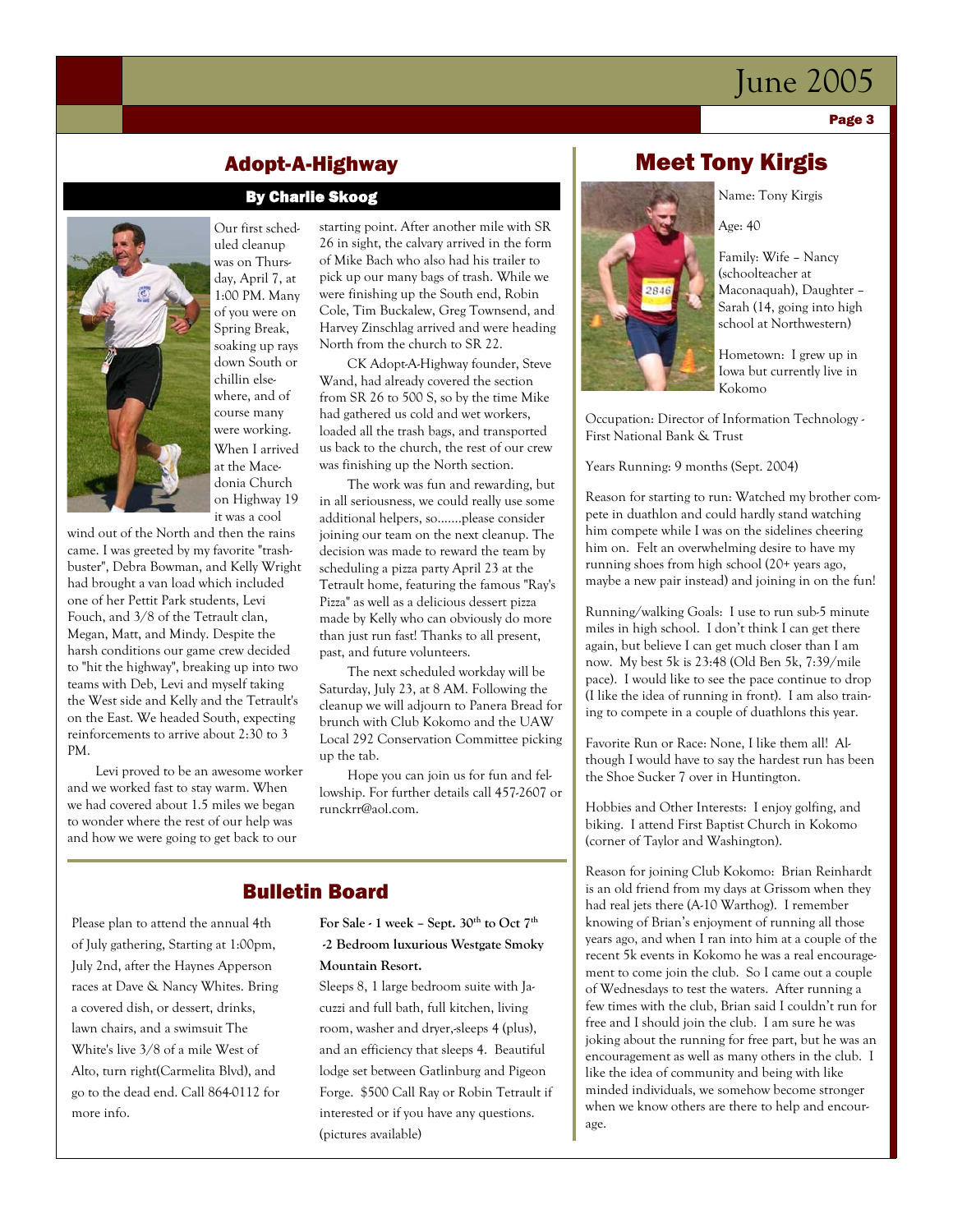Page 4

### On the Roads

By Johnny 'O



#### **CLUB SCHOLARSHIPS**

Club Kokomo Roadrunners Mike Cowan Memorial Scholarship Committee members Lorene Sandifur and John Wiles are proud to announce that Laura Bauson, Josh Daugherty,

Amber Longwith, Stephanie Miller, and Megan Tetrault are the scholarship recipients for 2005.

Thanks to CK members who purchased 50-50 tickets at club events and participated in CK's Age-Graded Race, each recipient will be presented a \$300 check at Club Kokomo's Coyote Kids awards program at Jackson Morrow Park on July 21.

Two of the scholarship winners will be college seniors and the other three will be college freshmen this fall. Information about the recipients and some of their comments on their applications follows.

**Laura Bauson** is the daughter of Bill and Cassie Bauson, 3243 N. County Road 500 East, Kokomo. She is a Northwestern High School graduate with a 12.5 grade point average on a 12-point scale. Laura plans to attend Michigan State University and major in animal science with an emphasis on pre-veterinary medicine.

"Running has been a part of my life from the time I ran my first Club Kokomo race at the age of seven with my mother," Laura wrote.

Since then, Laura has participated in many Club Kokomo races. She has been a member of Northwestern's varsity cross-country team for four years and varsity track for three years, and completed three Indianapolis Mini Marathons.

"Running has not only kept me in shape physically, but it has also contributed to the shaping of my character. Through running, I have grown closer to my friends, family, and to my God."

Laura is not going to join Michigan State's cross-country team, but she does plan to continue to run on her own time.

"Though I may never be the strongest competitor or the greatest athlete, I will continue to run because of what running means to me."

**Josh Daugherty** is the son of Mike and Marsha Daugherty, Winamac. Josh is a senior at the University of Indianapolis with a major in English teaching and a minor in writing. His GPA is 3.885 on a 4.0 scale. He has been on the Dean's List each semester and a member of U of I's cross-country and track teams for three years.

Josh has been running and racing since he was nine years old. The sport has played a "beneficial role in the development" of his personality.

"Some may say runners are all the same, but that is as ridiculous as saying everyone in the entire world is the same. It is amazing how many different characters one meets on the roads and in the woods. One meets friends, opponents, and others that effortlessly resist such easy classification. … I have had the privilege of interacting with a plethora of interesting people that have inspired and taught me various things, whether the knowledge would typically be considered helpful or not. I increasingly appreciate the diverse characters that have crossed my path and the various attitudes they have inspired. … An open mind receives wisdom from every experience, and running has and will continue to offer useful experiences and reflections, helping to prepare me to one

day to be a significant inspiration to a number of people even greater than those who have inspired me."

**Amber Longwith** is the daughter of Robert and Cathy Longwith, 707 Riverview Drive, Kokomo. She is a Kokomo High School graduate. Her GPA was 11.292 on a 12-point scale. She plans to attend the University of Indianapolis and major in professional sports media.

Amber has been running for seven years. She was a member of Kokomo High School's cross-country and track teams and Club Kokomo for four years.

"Through running, I have made many new friends and learned a lot about myself. I have learned about competition and the desire to be better. … Running has given me the determination and desire to succeed. … It has also been fulfilling to participate in events such as Relay for Life and Club Kokomo's Charity Run."

**Stephanie Miller** is the daughter of Tim and Mary Miller of Bunker Hill. She is a senior at Indiana Wesleyan University. She has a 3.71 GPA on a 4.0 scale. She also was named to the National Dean's List of America's College Students. Stephanie plans to be a pediatric nurse practitioner. She has been a member of the university's cross-country and track teams for three years.

"As a young girl, I was taught so much about running and life from the members of Club Kokomo Roadrunners. I feel that it is now my turn to give back the knowledge that was given to me."

Stephanie wants to coach runners some day, so she is taking a coaching track-and-field class next year at Indiana Wesleyan.

"This summer I look forward to attend-

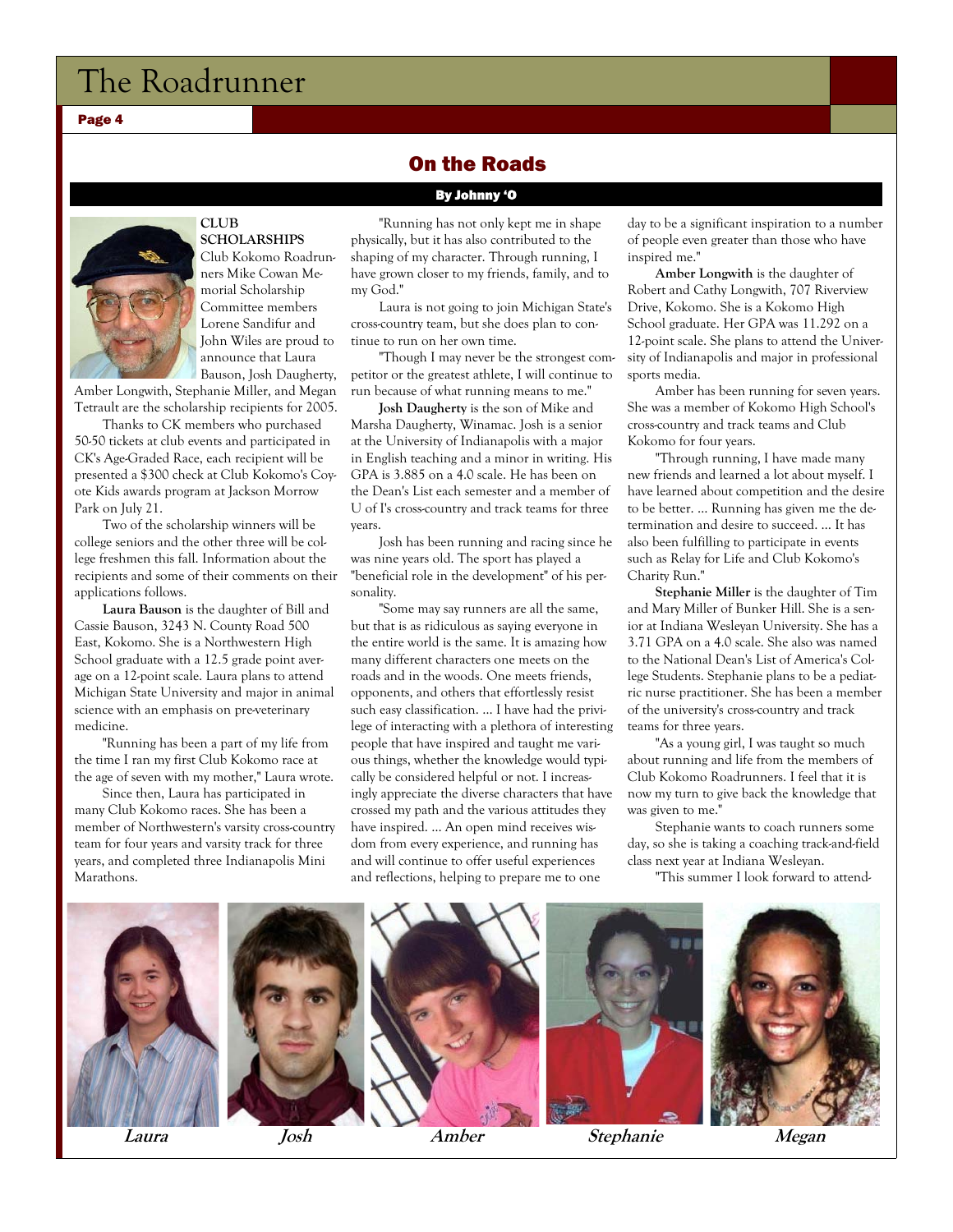ing as many road races as I can, and hopefully, I will be a mentor to the younger runners. I know from experience that it is good to have a role model when you are younger. I hope I can be a role model for at least one young runner through my words and actions towards others and the sport of running."

**Megan Tetrault** is the daughter of Ray and Robin Tetrault, 1404 W. Defenbaugh St., Kokomo. She is a graduate of Kokomo High School. Her GPA was 10.614 on a 12-point scale.

This year in Kokomo High School's Cadet Teaching program, Megan helped a fifth grade teacher at Columbian Elementary School.

"Seeing the excitement on the children's faces as I enter the classroom provokes a feeling within my heart unlike anything I have ever felt. When I leave Columbian Elementary, I feel as if I am the most blessed and fortunate human being in the whole world."

Megan wants to be a teacher and plans to attend Indiana Wesleyan University and major in elementary education.

Megan was a member of Kokomo High School's cross-country team for two years and the track team for three years.

"I have a passion for running that most people do not fully understand. I may not be the fastest, but I love to run and push my body to the limit and be able to feel the glory of a victory or the upset of a loss. Track and crosscountry have taught me that with effort, practice, and time, a positive result is the outcome."

#### **\$6,480 IN SCHOLARSHIPS**

There have been 29 Club Kokomo Mike Cowan Memorial Scholarships worth \$6,480 given to 19 youth since the scholarship was established seven years ago.

Encouraging youth to run was one of Lorene Sandifur's goals when she became president of Club Kokomo in 1998. CK sponsored the first Mike Cowan Youth Races that year. Last year, the one-day Cowan races were expanded into CK's six-week Coyote Kids Program.

The late David Kasey secured \$2,000 in donations from local businesses, and CK established the Mike Cowan Memorial Scholarship in 1999. Receiving \$250 each that year were Seth Daugherty, Jill Pennycoff, and Elizabeth Shockey.

Other scholarship recipients over the years include Christan Bahler, Grace Bauson, Sarah Bauson, Ben Bruce, Melia Harrison, Ryan Hur-

### On the Roads (Continued)

lock, William Irvin, Tim McBee, Zach Newman, Bryan Phillips, and Melissa Tetrault.

Today, the scholarship is funded by 50-50 drawings at CK races, and CK's Age-graded Race in August, which is directed by Club Treasurer Mark Shorter and past club president Gary Jewell.

#### **FINAL THOUGHT**

Johnny 'O's Irish eyes were smiling when he heard how his niece Erin and his adopted



**Sara and Erin display their message prior to Mini's start.** 

nieces Sara and Jamie created a memory for their last weekend as seniors at Ball State University. They also set the bar for the toughest but most fun way to spend the night before running your first Indianapolis Mini Marathon.

After an Indiana University basketball game at Conseco Fieldhouse in December, Johnny and Annie 'O and friends discovered

the Howl at the Moon, a fun-filled, sing-along spot a block from the Fieldhouse.

Little did Johnny and Annie 'O realize that their description of their rollicking good time at the Howl would play a role in the Ball State seniors' final weekend plans.

The future leaders of America went to the Howl the night before the Mini and "howled" songs, including the Ball State fight song, and danced until 3 a.m. They then parked their car on Capi-

tol Avenue near the RCA Dome, and fell asleep. Well, Jamie didn't sleep. She stayed awake on guard duty.

 Runners began moving past their car at 6 a.m., so Jamie woke Erin and Sara, saying, "There's all kinds of people out there stretching and jogging."

Erin and Sara "rolled out" of the car and went into a restroom in the Indiana Convention Center. They used their fingers to brush

their teeth, changed into their running gear, and headed to their starting corral. When Erin and Sara started running the Mini, they did not stop until they reached the Indianapolis Motor Speedway. Like most first-time Brickyard visitors, they had their picture taken on the track. Erin and Sara soldiered on and crossed the Mini's finish line in 2 hours and 15 minutes.

While her friends ran, Jamie, who will be a nurse, was in anguish watching runners finish the race. "Some of them looked so bad that I wanted to run out and help them," she said.

When Aunt Annie 'O arrived, the "Party" girls were stretched out on the ground. When they saw Annie 'O, they jumped to their feet and said, "Uncle John would be proud."

Having run 19 Mini's, starting with the second one in 1978 that had no water, Uncle Johnny 'O is indeed proud and amazed at their accomplishment, and he wonders if such a night-before carbo-loading party would help him finish next year's 30<sup>th</sup> Indy Mini.



**Sara, Erin, and Jamie "hydrating" at the Howl at the Moon.**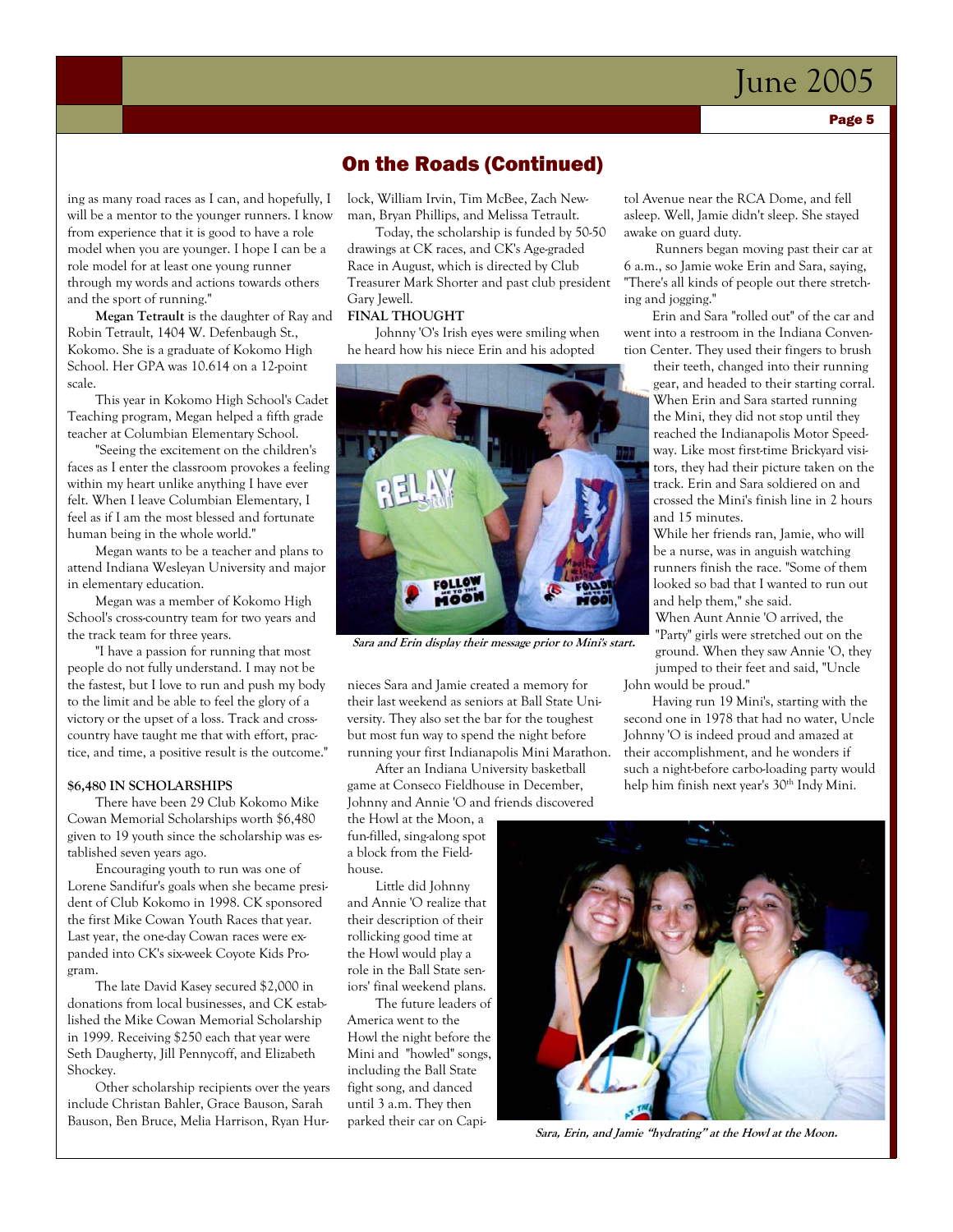Page 6

# Relay for Life Just Around the Corner

#### By Cindy Sanders

Relay for Life

is fast approaching. The relay begins on June  $17<sup>th</sup>$  at 6:00 P.M. with the Survivor Walk continuing through June  $18<sup>th</sup>$  and ending at 6:00 P.M. This will mark the  $10^{th}$  anniversary for the Relay for Life in Kokomo. This is a very special and significant event for our community as individuals and groups come together in the quest to raise cancer awareness and funds for research. During the Luminaria Ceremony at dusk names of those fighting cancer, lost loved ones, and survivors are recognized. This ceremony serves to unite us and to strengthen our resolve and determination in believing in a future where cancer is just a word that does not evoke fear, uncertainty, anger, helplessness or loss.

This local event benefits our community

as we raise money to fight this horrible disease. Through research, raising awareness, educating people about early detection, and treatment options we are making a difference.

Again Club Kokomo Roadrunners has a team. You may earn 10 club points by registering, signing up to walk or run for one hour and by paying the \$10.00 fee. Deadline for registration is June 10<sup>th</sup>. Call if you need to register, sign up, or pay the fee. Before entering the track come to the CKRR tent to sign in.

Jack and I are always excited about the relay and many share our enthusiasm and optimism. We look forward to seeing you at the relay. Remember that we won't reach the finish line until we find a cure.

Jack and Cindy Sanders (765)455-3129



### Relay for Life Schedule

We really need to have someone on the track at all times so feel free to come and walk or run even if there is somebody already scheduled. The more the merrier for this awesome event! Here's what we have as of submission of the newsletter.

Friday, June 17<sup>th</sup>

| 6:00 P.M.   | Jerry Lambert/Steve Wand      |
|-------------|-------------------------------|
| $6:30$ P.M. | Jim and Roxane Burrous/Steve  |
|             | Wand                          |
| 7:00 P.M.   | Diana Anderson                |
| 8:00 P.M.   | Sharon Miller/Karmen Glaspy   |
| 9:00 P.M.   | Keith McAndrews/Al Hochgesang |
| 9:30 P.M.   | Keith McAndrews/Dana Neer/    |
|             | Western XC                    |
| 10:00 P.M.  | Mary Miller                   |
| 11:00 P.M.  | Charlie Skoog                 |
|             |                               |

Saturday, June 18th

| 12:00 A.M. | Moe and Kelly Wright           |
|------------|--------------------------------|
| 1:00 A.M.  | Dave and Shannon Reinagle      |
| 2:00 A.M.  | <b>Brett Sanders</b>           |
| 3:00 A.M.  | Jack Sanders                   |
| 4:00 A.M.  | Travis and Gina Sheets         |
| 5:00 A.M.  | Mark Shorter                   |
| 6:00 A.M.  | Joyce Pennycoff                |
| 7:00 A.M.  | Tammy Barnes/Pat Robertson     |
| 8:00 A.M.  | Jeanette and Alexandra Merritt |





# New Members

**Jordan Brown Felicia Fiacco** 

**Levi Fouch** 

**Charles Frisinger** 

**Tony Kirgis** 

**Ryan Woolever** 

# Welcome to Club Kokomo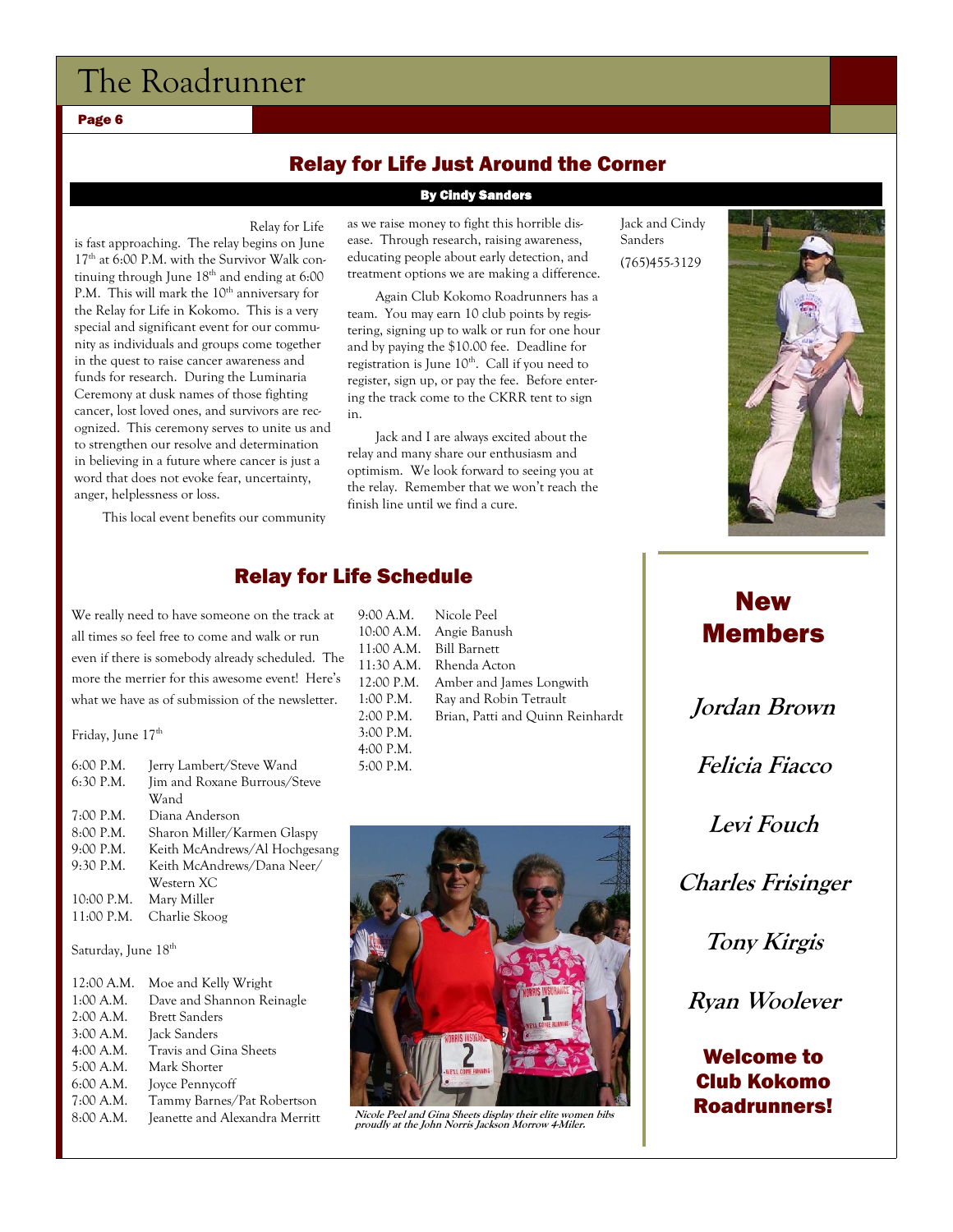#### Page 7



© 2005 MapQu

From the north take US 31S to SR 26. Take SR 26 East to 400E. Take 400E south to Sharpsville. From the south take US31N to 200N in Tipton County. Take 200N east to 400E. Take 400E north to Sharpsville. The race starts in the town park.



From the north take US 31S to Lincoln Road. Take Lincoln Road west (right) for approximately 2 miles. Turn north (right) on Berkley Road and the track for Relay for Life is on the left. From the south take US 31N to Lincoln Road. Take Lincoln Road west (right) for approximately 2 miles. Turn north (right) on Berkley Road and the track for Relay for Life is on the left.



From the west take US35E to Greentown. Turn right (south) on S. Harrison St. and go one block to W. Walnut St. Go left (east) on W. Walnut St. just past the high school track to the parking lot on the right. From the east take US35W to Greentown. Turn left (south) on Meridian St. and go one block south to W. Walnut St. Turn right (west) on W. Walnut St to the parking lot on the left.



From the north take US31S to Sycamore St and head west (right). Take Sycamore for approx. 1.5 miles to Apperson Way. Go south (left) on Apperson Way. Memorial Gym is one block down on the left. From the south take US31N to Markland Ave and head west (left) for approx. 1.5 miles to Apperson Way. Go north (right) on Apperson Way. Memorial Gym is approx. a half mile and will be on the right.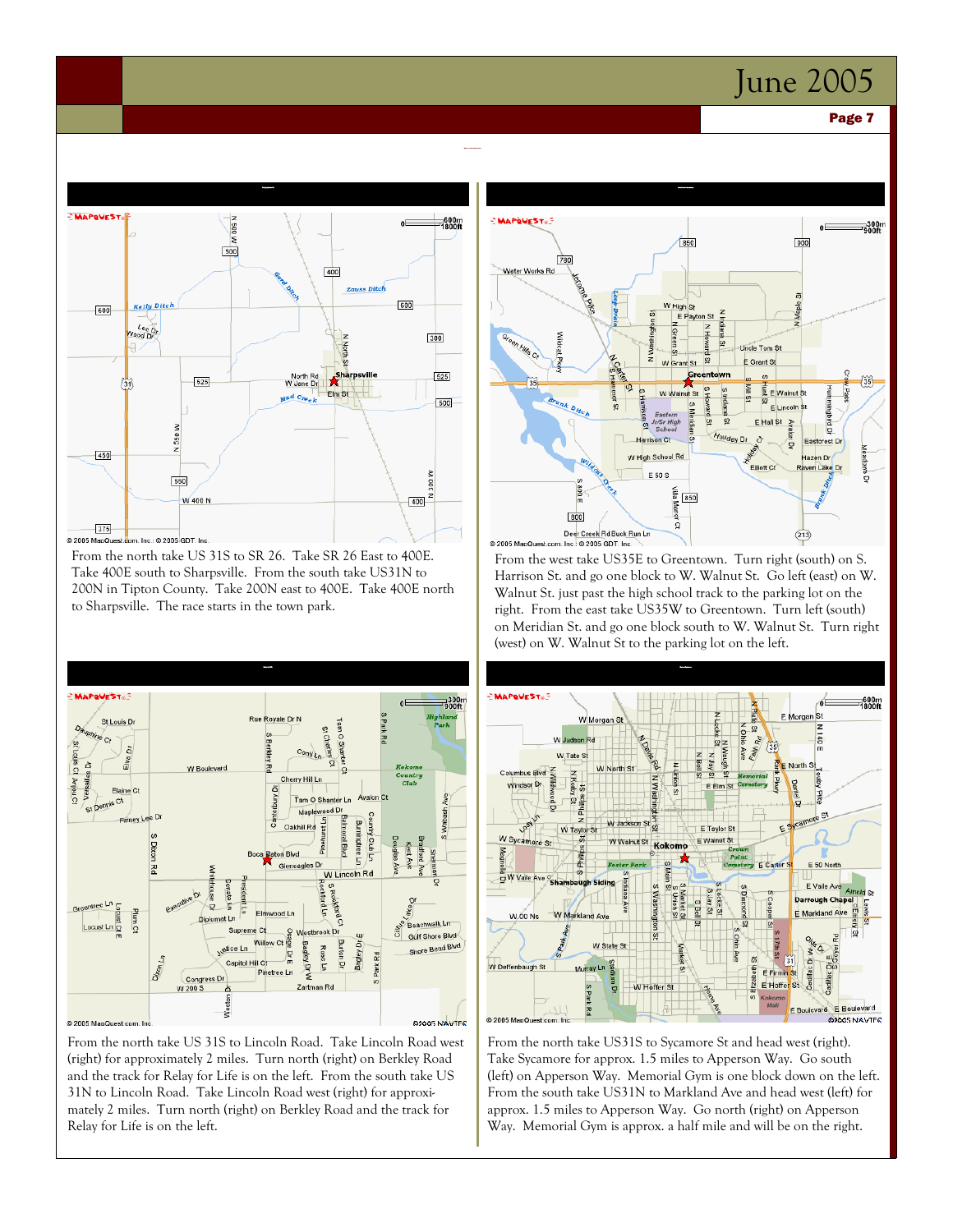#### Page 8

# 2004-2005 CKRR Points Standings

Races scored include the Charity Run, New Year's Eve Race, Oakbrook Valley Race, Amboy Race, Old Ben, Ultimate Challenge, Race for the Cure, Indy 500 Mini-marathon, Peru Trail Run, Jackson Morrow Run, and any one marathon, one half-marathon, or one volunteer.

#### **Runners**

#### Women

#### $0.12$

Waverly Neer 4-80 Shelby Revils 5-72V Kierra Howell 3-50V Kayla Reinagle 2-35 Mindy Tetrault 1-20V Zoe Irvin 1-10 Lauren Weber 1-10

#### 13-19

Amber Longwith 6-91V Vanessa Lorenz 5-84 Sarah Bauson 4-59H Megan Tetrault 3-50 Laura Bauson 3-49H Annina Gruber 1-20 Anna Hurlock 1-20 Becky Elliott 1-10

#### 20-24

Michelle Tetrault 6-105 Grace Bauson 3-60H Christan Bahler 1-20 Stephanie Miller 1-20 Diana Anderson 1-5

#### 25-29

Kelly Wright 10-190MH Shannon Reinagle 8-125H Allison Irvin 7-99H Justine Eads 3-42

#### 30-34

Jeanette Merritt 5-77V Nicole Peel 4-75H Heather Weber 4-70 Lisa Jones 4-65H Amy Graves 2-35H Julanne Packard 2-32 Robyn Pagington 1-20 Lisa Stucker 1-15

#### 35-39

Gina Sheets 9-162MHV Tami Moore 6-89H Angie Banush 3-52H Teresa Long 3-50H Kim Anderson 1-20 Tracy Carden 1-15

#### 40-44 Patti Reinhardt 11-190MH Sharon Miller 8-122H Roxane Burrous 7-119MH Angela Minnefield 3-60 Lynn Howell 3-45 Nancy Anderson 1-5

#### 45-49

Cassie Bauson 6-115 Cheryl Marner 4-70H Brenda Masters 3-60HV Pam Fisher 2-40H Sandy Knowland 2-35 Ellen Marie Nichols 2-35H Carla Yerkes 1-20H Lorie Zandi 1-20H

#### 50-54

Robin Tetrault 10-67MHV Joyce Pennycoff 7-135HV Lorene Sandifur 5-90HV Rhenda Acton 4-65V Sara Miller 3-60H Robin Cole 3-32 Christine Williamson 2-29

#### 55-59 Karmen Glaspy 6-115HV Doris Griffith 3-60HV Lien Koztecki 1-20 Anne Wiles 1-20V Shirley Wilson 1-20H Kathy Barnett 1-10 Toni Rethlake 1-10

60-64 Susan Gerhart 2-40H Sarah Kleinknight 1-20H Trudy Pierce 1-20H

#### Men

0-12 Quinn Reinhardt 7-130V Josh Revils 7-107V James Longwith 5-90V Leighton Adair 1-20 Levi Fouch 1-15 Keith Bauson 1-10

13-19 Matthew Robertson 5-87 Sam Williamson, Jr. 6-85 Daniel Riffe 4-57 Brandon Sheline 3-47 Bryan Phillips 2-40 Mason McGovern 2-35 Tony Robinette 2-30 Adam Bahler 2-22 Jesse Bauson 1-20H Alec Digard 1-20V Michael Marley 1-20 Steve Peugh 1-20 Jordan Brown 1-15

#### 20-24

Seth Daugherty 4-75H Mark Eads 3-52 Eric Newman 2-30 Michael Anderson 1-20 Kevin Callaghan 1-20V Josh Daugherty 1-20

25-29 Matt Yarosz 3-60 Kevin Sites 3-60H

#### 30-34

William Irvin 8-140HV Jeff Kuczera 6-120H T.A. Weber 7-104H Keith Hill 3-50H David Reinagle 3-32 Vernon Graves 1-9 Ravi Nagaragu 1-8

#### 35-39

Michael Graham 10-172H Anthony Campbell 4-72H Andrew Maibaum 4-60 Ron Moore 3-50

#### 40-44

Dana Neer 7-135H Byron Bundrent 8-116H Brian Reinhardt 8-112MH Ken Swinehart 6-91H Gary Jewell 5-90 Mark Webster 4-58H Dan Lutes 3-50MH Terry Bogue 2-40H Mike Jones 1-20H Tony Kirgis 1-20H

Jack Lotzgeselle 1-20H

45-49 Ray Tetrault 9-137MH Al Hochgesang 7-135H Earl Strong 7-107H Eric Mathew 7-99H Matthew Bolinger 4-50H David Gardner 2-40H R.J. Kerr 2-40V Brent Marner 2-40H Russ Hovermale 2-35 Jerry Meiring 3-29 Greg Townsend 1-20V Jeff Hemmeger 1-8 John Anderson 1-5

50-54 Charlie Skoog 10-172MH John Sites 8-145MH Mark Shorter 9-126H Chuck Masters 6-120H Mike Deardorff 9-118MH Michael Campbell 4- 65MH Dave White 4-55H Steve Wand 4-45H Don Gifford 3-42H Rex Piercy 3-38V Larry Grant 3-33H Karl Stoneking 1-20H Mike Rethlake 1-10

#### 55-59

Ricke Stucker 10-200MH Ed Oliphant 7-120H Sam Williamson, Sr. 7- 116H David Hughes 8-115M Tom Miklik 7-110MH Fred Chew 5-69H John Wiles 3-48V Phil Leininger 2-30H Garry Hill 1-7

#### 60-64

Stan Shuey 9-134 Bill Barnett 7-130H Dale Sullivan 6-110H Jim Burrous 6-91H Doug Mankell 3-39H Ernie Strawn 1-10

65-69 John Norris 6-120MV Robert Cupp 6-110 Charles Johnson 1-20H Dick Summerton 1-12

 $70+$ Bill Heck 5-100 Milt Brown 4-65V

#### **Walkers**

Women

Mary Miller 10-190H Amanda Pena 8-125 Pat Robertson 10-101H Debbie Riffe 8-98 Raye Jean Swinehart 6-74H Jane Inman 5-68H Marsha Daugherty 6-64 Cynthia Sanders 8-64 Amy Revils 4-40V Sona Camp 2-27V Debra Bowman 2-23V Sylvia Burgin 3-23 Geana Moore 1-20 Jan Stucker 1-20 Sue Smock 1-20H Diane Gifford 2-18 Edwina Faust 3-17 Helen Brown 1-10 Barb Hobbs 1-10

#### Men

Jerry Lambert 9-152HV Rick Spencer 8-150HV Keith McAndrews 8- 119HV Tim Taflinger 9-107 Tim Revils 6-79H Robin Michael 7-77H Jackie Sanders 8-71 Steve Inman 5-66H Russell Fox 5-64 Melvin Hobbs III 3-50H Toney Lorenz 2-27 Jack Sanders 1-20 David Plantenga 1-20V John McGinty 1-8 Dave Woelfel 1-6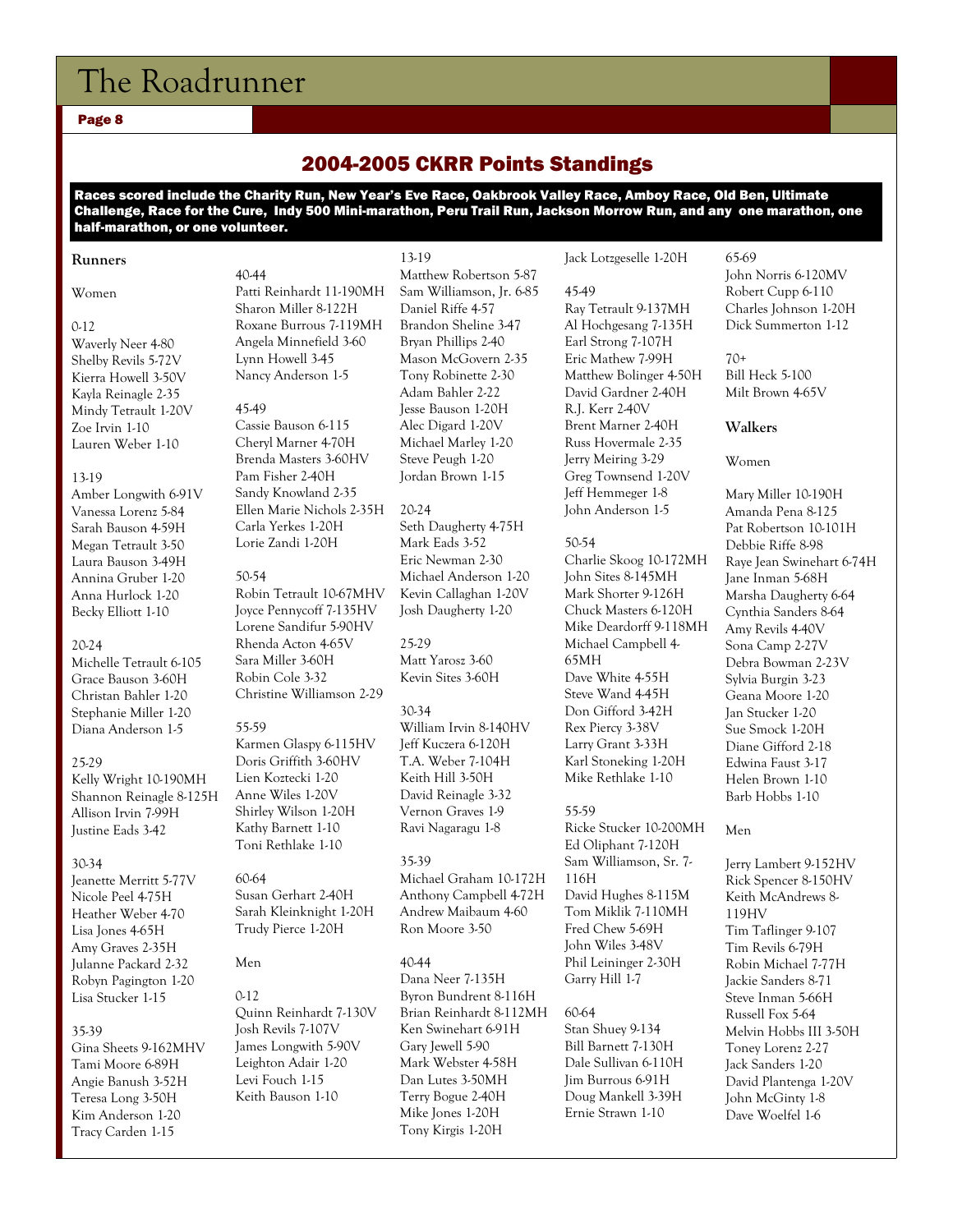Page 9

# Secrets to Becoming a Better Runner and a More Complete Person By Charlie Skoog

Secret #1 - Last night, May 25, I showed up at Old Ben for CK's weekly training and fellowship session. I was joined by about thirty of you ranging in age from, less than one Zoe and "little" Cory being pushed by mom's, Allison and Tammy; to sixty-something's Stan and Dick. There were beginners, veterans, want-tobe's, used-to-be's, could-be's, and everything in between. During the run, walk, and dinner that followed there was some talk of past triumphs and failures but most of the dialogue centered on future plans, aspirations, and how to get there, be it on the road, trail, or in life. There was an amazing amount of energy, sharing, and love that is free to all and if you're only willing to give a little you can gain a lot. I know that I have and I invite you to join us and see what all the excitements about.

 Secret #2 - Small Group is where it's at! As the result of seeds that were planted during previous

CK training sessions I have joined a growing number of small groups. I have been motivated, jump started, and excited. One small group is going to the Sunburst Races in South Bend on June 4. I always said I would never run a summer marathon in Indiana but now I'm sure I can do it and I'm pretty sure I can and will qualify for Boston. Thanks Teresa, Nicole, and the rest of the Sunburst crew for planting and watering that seed! We have a growing small group that is actually turning into a large group and that is Captain Coyote's CK trip to the Bar Harbor, Maine Marathon. If you need a goal or just a great mini-vacation, this is the trip for you! My small group number three meets in my driveway every morning, M-F, about 5:15 AM. This has been going on now for a month and it has transformed by life physically and

spiritually. I received a call from Pastor Brad Swain, who was interested in getting back into running and was looking for a training partner. Since Brad can only run early in the morning and I needed to do the same to prepare for the 5:45 AM Sunburst start, and I knew that CK running legend Kenny Bennett runs EVERY morning in my neighborhood, I had Brad call Kenny and my days of sleeping in are history! This has been a challenge for me because these two guys are "only" 45 and they each have some serious talent, but the rewards for all of us has been tremendous. My hope for all is that through CK you can find similar partners, groups, and relationships, to take yourself to another level of growth and achievement.

 Secret #3 - "It's not about you." Hey...wait a minute...That book's already been written and if you haven't read it, I will give you a hint. It only takes the magic number of 40 days and will change your life! Read, run, love and live!



**Sam Williamson, Sr., Sam Williamson, Jr., Stan Shuey, and Mark Shorter compete at the John Norris 4-miler in Jackson Morrow Park.**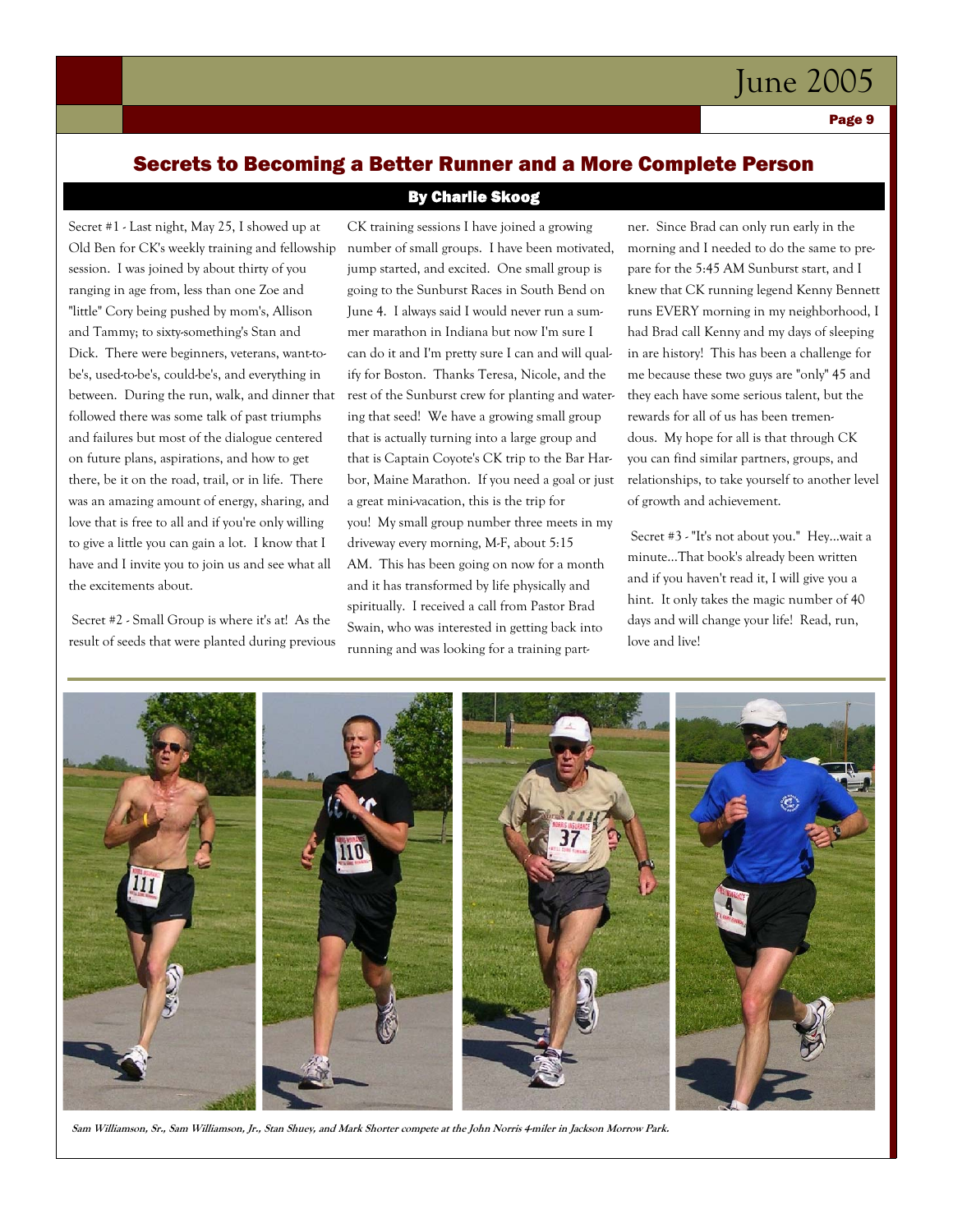#### Page 10

### Race Results

| Indy Mini<br>May 7, 2005 7:30 A.M. |                 |                                         |                    |  |
|------------------------------------|-----------------|-----------------------------------------|--------------------|--|
|                                    |                 | 25029 finishers 12608 female 12421 male |                    |  |
| 124                                | Seth            | Daugherty                               | 1:21:33            |  |
| 167                                | Dana            | Neer                                    | 1:23:36            |  |
| 279                                | Brian           | Reinhardt                               | 1:26:16            |  |
| 280                                | Chuck           | Masters                                 | 1:26:17            |  |
| 392                                | David           | Gardner                                 | 1:28:37            |  |
| 581                                | Dan             | Lutes                                   | 1:31:38            |  |
| 666                                | Carla           | Yerkes                                  | 1:32:47            |  |
| 1062                               | Earl            | Strong                                  | 1:36:38            |  |
| 1099                               | Eric            | Mathew                                  | 1:37:00            |  |
| 1146                               | William         | Irvin                                   | 1:37:21            |  |
| 1310                               | Mark            | Shorter                                 | 1:38:41            |  |
| 1516                               | Anthony         | Campbell                                | 1:39:52            |  |
| 1536                               | Kelly           | Wright                                  | 1:40:00            |  |
| 1864                               | Ricke           | Stucker                                 | 1:42:07            |  |
| 2343                               | <b>Jesse</b>    | Bauson                                  | 1:44:41            |  |
| 2495                               | Bill            | Barnett                                 | 1:45:24            |  |
| 2572                               | Donald          | Gifford                                 | 1:45:50            |  |
| 2674                               | Ed              |                                         | 1:46:19            |  |
| 3292                               | MatthewBolinger | Oliphant                                | 1:49:02            |  |
| 3539                               |                 | Hill                                    | 1:50:02            |  |
|                                    | Keith           |                                         | 1:50:02            |  |
| 3540                               | Terry           | Bogue                                   |                    |  |
| 3602<br>3882                       | Jack<br>Roxane  | Lotzgeselle                             | 1:50:20<br>1:51:27 |  |
|                                    |                 | Burrous                                 | 1:53:39            |  |
| 4440                               | Shannon         | Reinagle<br>Sandifur                    |                    |  |
| 4760<br>4886                       | Lorene<br>Mike  | Deardorff                               | 1:54:47            |  |
| 4972                               | Lorie           | Zandi                                   | 1:55:12<br>1:55:32 |  |
| 5764                               | Angie           | Banush                                  | 1:58:01            |  |
| 5765                               | Michael         | Campbell                                | 1:58:01            |  |
| 5855                               | Karl            | Stoneking                               | 1:58:16            |  |
| 6047                               | Tom             | Miklik                                  | 1:58:51            |  |
| 6066                               | Teresa          | Long                                    | 1:58:54            |  |
| 6059                               | Dave            | White                                   | 1:58:54            |  |
| 6221                               | Ken             | Swinehart                               | 1:59:22            |  |
| 6493                               | Dale            | Sullivan                                | 2:00:15            |  |
| 6522                               | Mike            | <b>Jones</b>                            | 2:00:24            |  |
| 6564                               | Cheryl          | Marner                                  | 2:00:30            |  |
| 6757                               | Tony            | Kirgis                                  | 2:01:14            |  |
| 6944                               | Sara            | Miller                                  | 2:01:56            |  |
| 6997                               | Brent           | Marner                                  | 2:02:07            |  |
| 7049                               | Cindy           | Sutherland                              | 2:02:17            |  |
| 7343                               | Sam             | Williamson Sr.                          | 2:03:18            |  |
| 7423                               | T.A.            | Weber                                   | 2:03:36            |  |
| 7949                               | Cassie          | Bauson                                  | 2:05:27            |  |
| 7967                               | Rick            | Spencer                                 | 2:05:30            |  |
| 8213                               | Allison         | Irvin                                   | 2:06:21            |  |
| 8343                               | Gina            | Sheets                                  | 2:06:45            |  |
| 8458                               | Tami            | Moore                                   | 2:07:03            |  |
| 8532                               | Jim             | Burrous                                 | 2:07:18            |  |
| 8613                               | Joyce           | Pennycoff                               | 2:07:33            |  |
| 8705                               | Sarah           | Bauson                                  | 2:07:52            |  |
| 8759                               | Phil            | Leininger                               | 2:08:02            |  |
|                                    |                 |                                         |                    |  |

| 9268    | Larry   | Grant               | 2:09:46 |
|---------|---------|---------------------|---------|
| 9282    | Steve   | Wand                | 2:09:50 |
| 9314    | Grace   | Bauson              | 2:09:57 |
| 10611   | Amy     | Piazza-Graves       | 2:14:15 |
| 11627   | Lisa    | Jones               | 2:17:39 |
| 12524   | Fred    | Chew                | 2:21:02 |
| 12735   | Doris   | Griffith            | 2:22:00 |
| 13816   | Keith   | Mcandrews           | 2:26:34 |
| 13835   | Travis  | Taflinger           | 2:26:40 |
| 13900   | Brenda  | <b>Masters</b>      | 2:26:56 |
| 14429   | Mary    | Miller              | 2:29:26 |
| 14950   | Laura   | Bauson              | 2:32:12 |
| 15428   | Bill    | Bauson              | 2:34:46 |
| 15763   | Mark    | Webster             | 2:36:45 |
| 16154   | Sarah   | Kleinknight         | 2:38:58 |
| 16647   | Jerry   | Lambert             | 2:42:12 |
| 17345   | Doug    | Mankell             | 2:46:54 |
| 17664   | Sue     | Smock               | 2:49:16 |
| 17703   | Mike    | Graham              | 2:49:34 |
| 17725   | Ellen   | Nichols             | 2:49:44 |
| 18060   | Melvin  | Hobbs               | 2:52:26 |
| 18748   | Shirley | Wilson              | 2:57:41 |
| 18999   | Steve   | Inman               | 2:59:24 |
| 19518   |         | Raye Jean Swinehart | 3:04:11 |
| 19802   | Jane    | Inman               | 3:06:32 |
| 19866   | Karmen  | Glaspy              | 3:07:10 |
| 19868   | Sharon  | Miller              | 3:07:11 |
| 20400   | Susan   | Gerhart             | 3:11:45 |
| 20405   | Trudy   | Pierce              | 3:11:46 |
| 21557   | Charles | Johnson             | 3:20:42 |
| 22744   | Timothy | Revils              | 3:31:12 |
| 23202   | Pat     | Robertson           | 3:35:59 |
| 23734   | Pamela  | Fisher              | 3:41:51 |
| Indy 5k |         |                     |         |

### **May 7, 2005 8:00 A.M.**

| 3414 finishers |         | 2186 female 1228 male |       |  |
|----------------|---------|-----------------------|-------|--|
| 7              | Byron   | Bundrent              | 17:54 |  |
| 44             | John    | Anderson              | 20:49 |  |
| 163            | Stan    | Shuev                 | 24:38 |  |
| 392            | Diana   | Anderson              | 26:58 |  |
| 394            | Nancy   | Anderson              | 26:59 |  |
| 1463           | Joshua  | Revils                | 37:57 |  |
| 1466           | Shelby  | Revils                | 37:59 |  |
| 1569           | Amy     | Revils                | 39:32 |  |
| 2562           | Cynthia | Sanders               | 52:00 |  |
| 2566           | Jackie  | Sanders               | 52:01 |  |
|                |         |                       |       |  |

#### **Peru Trail Run May 14, 2005 8:00 A.M. Peru, IN**

|  | 2. Jeff Kuczera, 16:31     |  |
|--|----------------------------|--|
|  | 3. Gary Jewell, 16:51      |  |
|  | $5$ Motthow Robertson 18.7 |  |

5. Matthew Robertson, 18:20

| 6. Will Irvin, 19:42           |
|--------------------------------|
| 7. Tony Campbell, 20:23        |
| 8. Jordan Brown, 20:33         |
| 9. Sam Williamson, Jr., 20:43  |
| 10. Charlie Skoog, 20:47       |
| 11. Mark Shorter, 20:52        |
| 12. Ray Tetrault, 21:59        |
| 13. Sam Williamson, Sr., 22:47 |
| 14. Tom Miklik, 23:09          |
| 15. Sarah Bauson, 23:21        |
| 16. David Hughes, 23:37        |
| 17. John Norris, 23:44         |
| 18. Gina Sheets, 23:47         |
| 19. Grace Bauson, 23:50        |
| 20. Stan Shuey, 24:00          |
| 21. Patti Reinhardt, 24:17     |
| 22. Cassie Bauson, 24:20       |
| 23. Joyce Pennycoff, 24:32     |
| 24. James Longwith, 25:59      |
| 26. Amber Longwith, 26:55      |
| 27. Robin Tetrault, 26:58      |
| 29. Michael Graham, 27:05      |
| 30. Michelle Tetrault, 31:19   |
| 32. Jeanette Merritt, 37:37    |
| CKRR 3 Mile Walk               |

- 1. Tim Taflinger, 32:28
- 2. Mary Miller, 32:31
- 3. Amanda Pena, 33:45
- 4. Robin Michael, 35:56
- 5. Debbie Riffe, 39:17
- 6. Pat Robertson, 45:52
- 7. Jackie Sanders, 49:37
- 8. Cynthia Sanders, 49:42



**Brenda Masters basks in the glory that is finish-ing your first Mini-marathon.**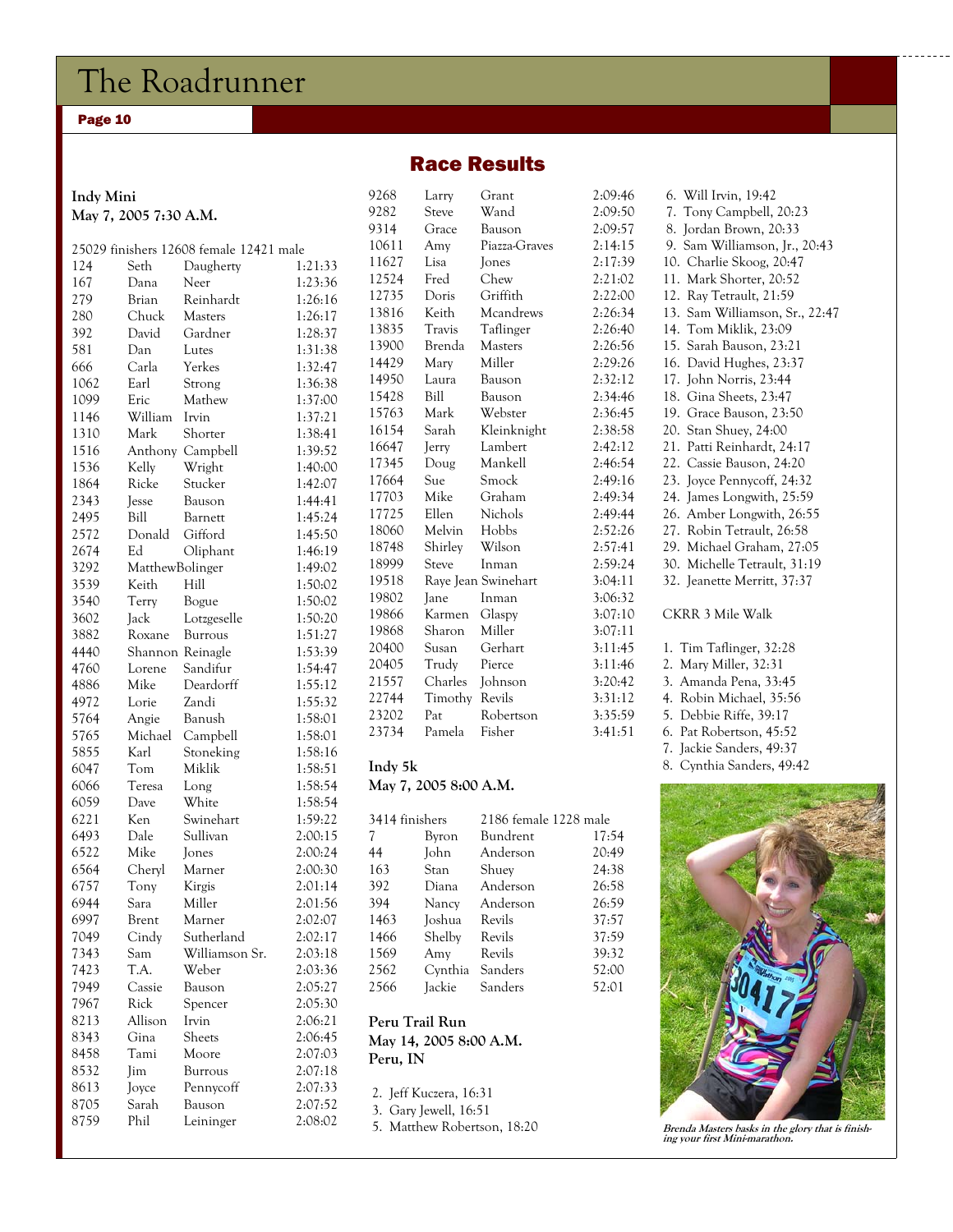#### Page 11

**John Norris Jackson Morrow Park 4 Mile Run May 21, 2005 8:00 A.M. Kokomo, IN** 

(Note: Runners ran various distances - points will be scored 20 points for each club finisher in age groups where an obvious winner could not be determined)

- 1. B. J. Needler, 24:15
- 4. Jeff Kuczera, 24:46
- 5. Gary Jewell, 25:07
- 6. Dana Neer, 25:46
- 7. Byron Bundrent, 26:13
- 8. Brian Reinhardt, 26:53
- 9. Chuck Masters, 26:57 11. Matthew Robertson, 27:19
- 12. Wavery Neer, 29:01,
- Women's winner
- 14. William Irvin, 29:57
- 15. Sam Williamson, Jr, 30:10
- 16. Earl Strong, 30:21
- 17. Eric Mathew, 30:52
- 18. Tony Campbell, 30:59
- 19. Charlie Skoog, 31:04
- 20. Kelly Wright, 31:05

21. Stephanie Miller, 31:11 58. Laura Bauson, 38:59

- 22. Mark Shorter, 31:21
- 23. Robyn Pagington, 31:26 24. Angela Minnefield, 31:29
- 25. Rex Piercy, 31:39
- 26. Patti Reinhardt, 31:48
- 27. Nicole Peel, 31:50
- 28. Ed Oliphant, 31:59
- 30. David Hughes, 32:07
- 32. Sam Williamson, Sr, 32:27
- 33. Ricke Stucker, 32:33
- 34. Stan Shuey, 32:34
- 36. Bill Barnett, 33:11
- 37. Ray Tetrault, 33:22
- 38. Roxane Burrous, 33:26
- 39. Dale Sullivan, 33:35
- 41. Mike Deardorff, 34:03
- 42. Cheryl Marner, 34:12
- 43. Tom Miklik, 35:14
- 44. Gina Sheets, 36:08
- 45. Cassie Bauson, 36:13
- 46. Joyce Pennycoff, 36:54 48. Jim Burrous, 36:59
- 49. Allison Irvin, 37:25
- 50. Tami Moore, 37:25
- 52. Fred Chew, 38:11
- 53. Joshua Revils, 38:18
- 54. Amber Longwith, 38:21

59. Robin Tetrault, 39:02 61. T.A. Weber, 39:18

Race Results (Continued)

- 62. Michael Graham, 39:28
- 63. Mark Webster,41:05
- 64. Robert Cupp, 41:49
- 65. Robin Cole, 42:52
- 67. Shelby Revils, 43:12
- 68. Milt Brown, 43:37
- 70. Levi Fouch, 44:12
- 72. Michelle Tetrault, 45:13
- 76. Karmen Glaspy, 1:01:09
- 77. Sharon Miller, 1:01:09
- 5k Walk
- 1. Rick Spencer, 30:39
- 2. Keith McAndrews, 31:09
- 3. Jerry Lambert, 32:19
- 4. Mary Miller, 32:50
- 5. Tim Taflinger, 33:34
- 6. Amanda Pena, 35:37
- 7. Robin Michael, 35:43
- 8. Marsha Daugherty, 38:22
- 9. Debbie Riffe, 39:13
- 12. Sylvia Burgin, 42:52
- 
- 
- 
- 
- 
- 
- 
- 
- 
- 
- 
- 13. Amy Revils, 44:17
- 15. Pat Robertson, 45:48

Other Race Results

- 16. Edwina Faust, 46:22
- 17. Jackie Sanders, 49:41
- 19. Cynthia Sanders, 49:47

Fun Run

- 1. Landrum Neer, 5:18
- 2. James Longwith, 5:35



**Chuck Masters runs to an age group victory at the John Norris 4-miler.** 

#### **Pat's Run 4.2 Mile Run**

Pat Tillman Foundation Tempe, AZ April 16, 2005 3226 Runners 1. Keith Walters 21:02 327. John Norris 31:26 (6th of 64 runners 60 and over)

#### **Meijer Derby Festival Marathon**

Louisville, KY April 30, 2005 562 Finishers 1. Charles Njeru 2:17:44 224. John Norris 3:59:49 (1st in 65-69 age group).

#### **Country Music Marathon**

Nashville, TN April 30, 2005 Marathon—3,743 Finishers 1. Nephat Kinyanjui 2:15:37 1w. Irina Safarova 2:33:53

1476. Roxane Burrous 4:13:37 2028. Ray Tetrault 4:31:01 2029. Patti Reinhardt 4:31:01 3455. Robin Tetrault 5:50:52

Half Marathon—11,392 Finishers 1. Mudasar Haidat 1:10:05 1w. Mary Jo Schamlz 1:22:51 4224. Joyce Pennycoff 2:07:11

**Run with the Foxes Half Marathon**  May 21, 2005 Morgan Monroe State Forest 50 Finishers 1. Lance Rygiel 1:17:10 19. John Sites 2:03:50



**Robin and Ray Tetrault, Patti Reinhardt, and Ray and Robin's daughter Missy proudly display their medals after completing the Country Music Marathon. Next time we vow to eat our pasta dinner earlier, get more sleep, and………….oh yeah………...TRAIN for it!**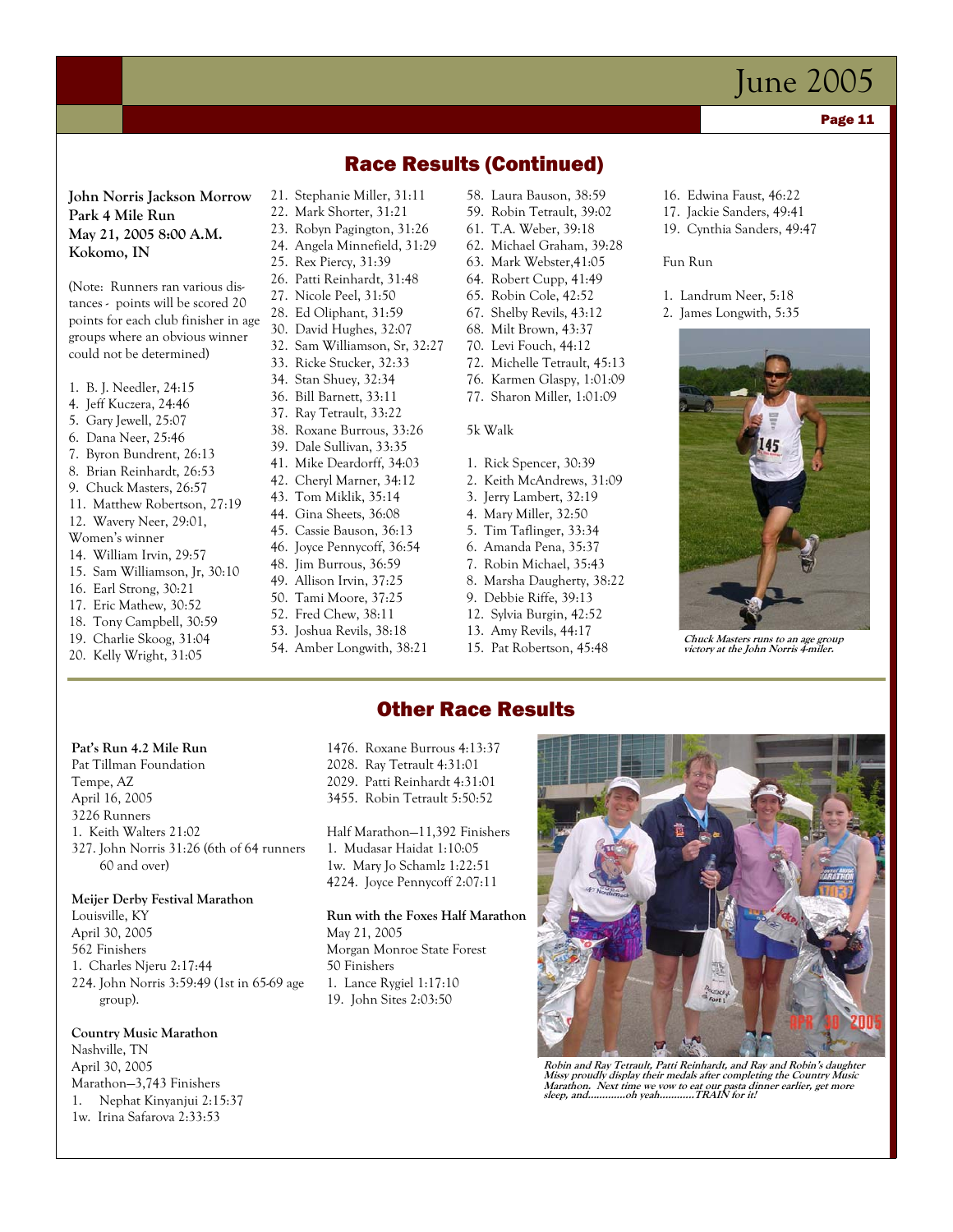#### Page 12

# Race Calendars

### 2004-2005 CK Race Calendar

June 04 Helping Hands 5KRun/Walk Time: 8 AM Location: Sharpsville, IN

June 11 Norris Insurance 5 Mile Run/5K Walk Time: 8 AM Location: Greentown, IN

June 17-18 Relay for Life Location: Kokomo High School

June 25 Race for Grace, 5K Run/Walk Time: 8 AM Location: Logansport, IN

July 02 Haynes-Apperson 4 Mile Run/3 Mile Walk Time: 8 AM Location: Memorial Gymnasium, Kokomo, IN

July 09 Iron Horse 4 Mile Run/3 Mile Walk Time: 8 AM Location: Logansport, IN

July 16 Panther Prowl 5K Run/Walk Time: 8 AM Location: Western H.S., Russiaville, IN

August 06 Norris Insurance 5K Run/Walk Time: 8 AM Location: Converse, IN

August 13 CKRR Age-Graded 4 Mile Run & 5K Walk Time: 8 AM Location: Highland Park

August 27 Oakbrook Valley 5k XC Run/Walk Time: 7:30 A.M. Location: Oakbrook Valley

September 24 11th Kokomo Symphony 5K Run/Walk Time: 9 AM Location: Highland Park

October 08

Cole Porter 15K Run/5K Run/Walk Time: 8:30 AM Location: Peru, IN

October 15 Norris Insurance 5 Mile Run/5K Walk Time: 8 AM Location: Bunker Hill, IN

November 12 CKRR 4 Mile Run/5K Walk Time: 9 AM Location: McKinley School

November 24 CKRR Thanksgiving Day Fun Run Time: 8 AM (non points) Location: Highland Park

#### Other Races

**June 4 Sunburst Marathon/Half Marathon/5k/10k** 5:45 A.M. 7:15 A.M. 7:00 A.M. 7:30 A.M. South Bend, IN (574) 647-3394

**June 11 Kidney 5m Run/5k Walk** 8:00 A.M. Indianapolis IN Tuxedo Bros (317) 733-3300

**June 11 Lake Mingo Trail Run** 7.1 miles 2004 2003 9.00 a.m. Kennekuk Cove County Park, Danville IL (217) 431-5318

**June 18 Indy Dad's Day 5K Race Against Prostate Cancer** 5 Km Run/5 Km Walk Kids .7 Km Run 8:00 a.m. 9:00 a.m. IU Medical Center, Indianapolis, IN The Runners Forum (317) 844-1558

**June 25 Buzzard's Roost 10k Run** 6:30 p.m. Hamilton Heights Middle School, Arcadia, IN Evan Achenbach (317) 984-3019

**July 4 Sallie Mae Freedom Run** 10 Km Run 5 Km Walk 8:00 a.m. Holcomb Gardens on the Butler Campus,Tux Bros (317) 733-3300

**July 16 DAMAR Race for Success** 5 Mile Run/5 Km Walk 8:45 a.m. Ameriplex Business Center, Indianapolis, IN Ken Long & Associates (317) 884-4001

**August 6 Run for the Sun 5k Run/Walk**  8 AM Marion IN Connie Gamble at (765)384- 7109 or eegamble@prodigy.net

### Birthday's

- 6/1 Kelley Swinehart
- 6/2 Melvin W. Hobbs III 6/4 Kylie White
- 6/4 Christine Williamson
- 6/6 Mike Miles
- 6/7 Ray Tetrault
- 6/8 Erin Talbert
- 6/8 Dave White
- 6/10 Kim Anderson
- 6/10 Ken Swinehart
- 6/11 Indy Mathew
- 6/11 Sharon Miller
- 6/11 Tony Robinette 6/12 Tracy Carden
- 6/12 Dean Hurlock
- 6/13 Diane Gifford
- 6/15 Vernon Graves
- 6/16 Larry Grant
- 6/17 Doug Webb
- 6/18 Lillian Elliott
- 6/19 Dick Summerton
- 6/21 Brett Sanders
- 6/23 Gina Sheets
- 6/26 Raye Jean Swinehart
- 6/27 Ellen Marie Nichols
- 6/27 Mark Shorter 6/28 Debbie Riffe
	-



**Keith McAndrews seems to be enjoying the John Nor-ris 4-miler more than most!**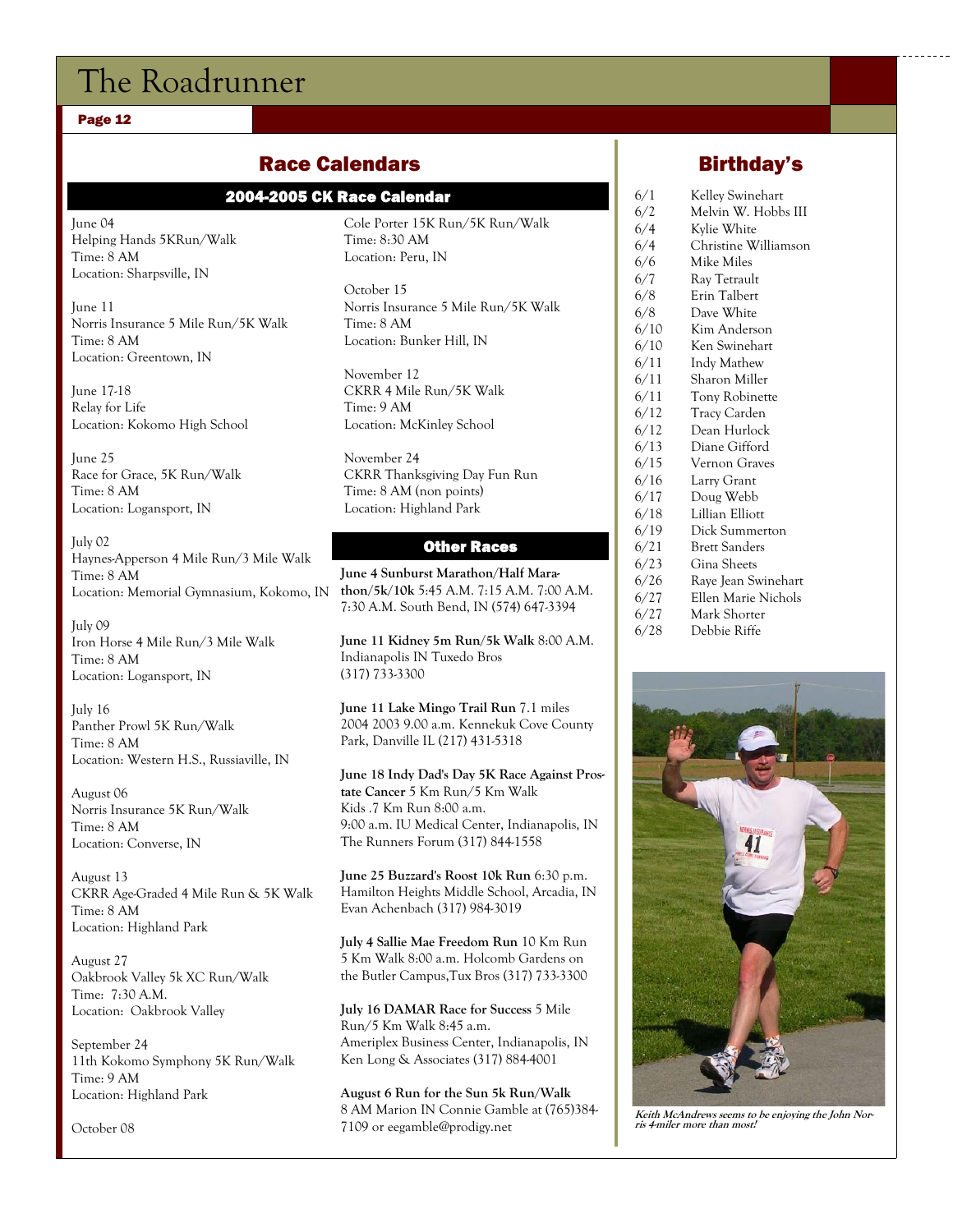Page 13

### Mount Desert Island Marathon

### By Ray Tetrault

There is a crisp air with brilliant leaves surrounding you. The colored leaves of Acadia National Forest are the among the sharpest, brightest, colors on the face of the earth. You can hear the sound of the ocean in the distance. The laughter of your friends and running partners scatter and echo across the mountain valleys. The fall season is the best time of year to be at Bar Harbor. The best weekend to be there is the weekend of the marathon. This is the last call for you to be a part of this wonderful weekend in a Maine Paradise.

The trip to Bar Harbor, Maine for the Mount Desert Island Marathon is coming together. There is still a chance for you to enter to run or else just come up for the weekend with other CKRR members. The website for this marathon if you want to get more information is www.MDImarathon.org

I have been informed by the race director that we need to register for the marathon as there is a limit on the number of runners allowed on the course. I highly recommend the pasta dinner as the island doesn't have a high number of Italian restaurants in the area. Most of the restaurants in the area serves pasta of some sort, but often times it is with fish. I called three hotels and all of them said the average pasta meal is around \$12 and up, which

makes the pasta dinner more attractive.

Our travel choices are to fly to Bangor and drive the 90 minutes to Bar Harbor. I have checked on the price of tickets and most of the airlines are in the \$245-275 price range for a round trip ticket. I have currently planned to fly out of Indianapolis on Friday late afternoon. There are no flights back to Indianapolis on Sunday so our tentative plans are to fly out on Monday afternoon, the day after the marathon.

There is a possibility of driving out in the bus. This would require leaving on Thursday evening. We would return late in the afternoon on Tuesday. If you are interested in driving out in the bus send me an email or call me. The maximum we can put on the bus is 15 people.

I have checked on several hotels for our stay. Most of the prices are in the \$85 to 140 price range for a room with 2 double beds. I have not made any concrete reservations yet, but I will need to have your preferred room arrangements in order to get these rooms locked down.

I have included a list of people who have expressed some interest in going. If you are on the list and you are unable to be a part of this trip, I would appreciate it if you would call me and let me know. If you want to participate and your name is not on the list, call me immediately. If you are running the marathon you

### Meeting Minutes

 around track Runners and walkers still needed to support event Coyote Kids Sponsors – more sponsors have joined – others still in work Trail – changing course to eliminate low areas and run through woods Permanent Markers – Parks Dept has agreed to install Race Application – Reviewed for any changes Advertisement – Cable and City E- Zone website considered Training Program One location next year – Highland Park Rogers Pavillion rental if necessary Indy Mini Packet will be picked up by Robin Cole and she'll be in Highland Park on Thursday, May 5<sup>th</sup> at 5:30 P.M. Any packets not picked up will be

must register as soon as possible! My home phone number is 854-1393. My work number is 454-5497. I look forward to seeing you in ACADIA National Park in Maine!

> Ray and Robin Tetrault Missy Polk Dan and Sara Miller Jim and Roxanne Burrous Tom Miklik Charlie Skoog Dan Lutes Kelly Wright Shannon Reinagle Brian and Patti Reinhardt Will and Allison Irvin Angela Minnifield Steve and Barb Wand John and Carolyn Norris Brent and Cheryl Marner John Wiles Rex and Debbie Piercy Robin Cole Bill and Kathie Barnett Earl and Joyce Strong Cassie Bauson Nicole Peel Travis Sheets and Gina Sheets Dick and Sondra Summerton Chuck and Brenda Masters

CKRR Meeting May 2, 2005

Ray Tetrault opened the meeting at 7:08 P.M.

Members Present: Ray Tetrault - President William Irvin – Vice President Mark Shorter - Treasurer Brian Reinhardt – Newsletter Editor Charlie Skoog Jackie Sanders Cynthia Sanders Robin Cole Robin Tetrault Keith McAndrews John Wiles

#### Reports

Mark Shorter delivered financial report. Old Business Relay for Life Track signs were purchased to place

taken to Ray Tetraults enclosed front porch for pick-up. Club will provide water and soft drinks at tent Two coolers were purchased by Charlie Skoog Club voted unanimously to reimburse Charlie New Business Baby Joggers, headsets, and dogs Insurance okayed all three with Ray – Mark is still waiting to hear back Will start 1 minute behind runners and walkers in CK led events Discussion of having a pre-race meeting with parents with baby joggers to go over course and rules Scholarships May 1<sup>st</sup> deadline is past 5 student athletes selected

The meeting adjourned at 8:55 P.M.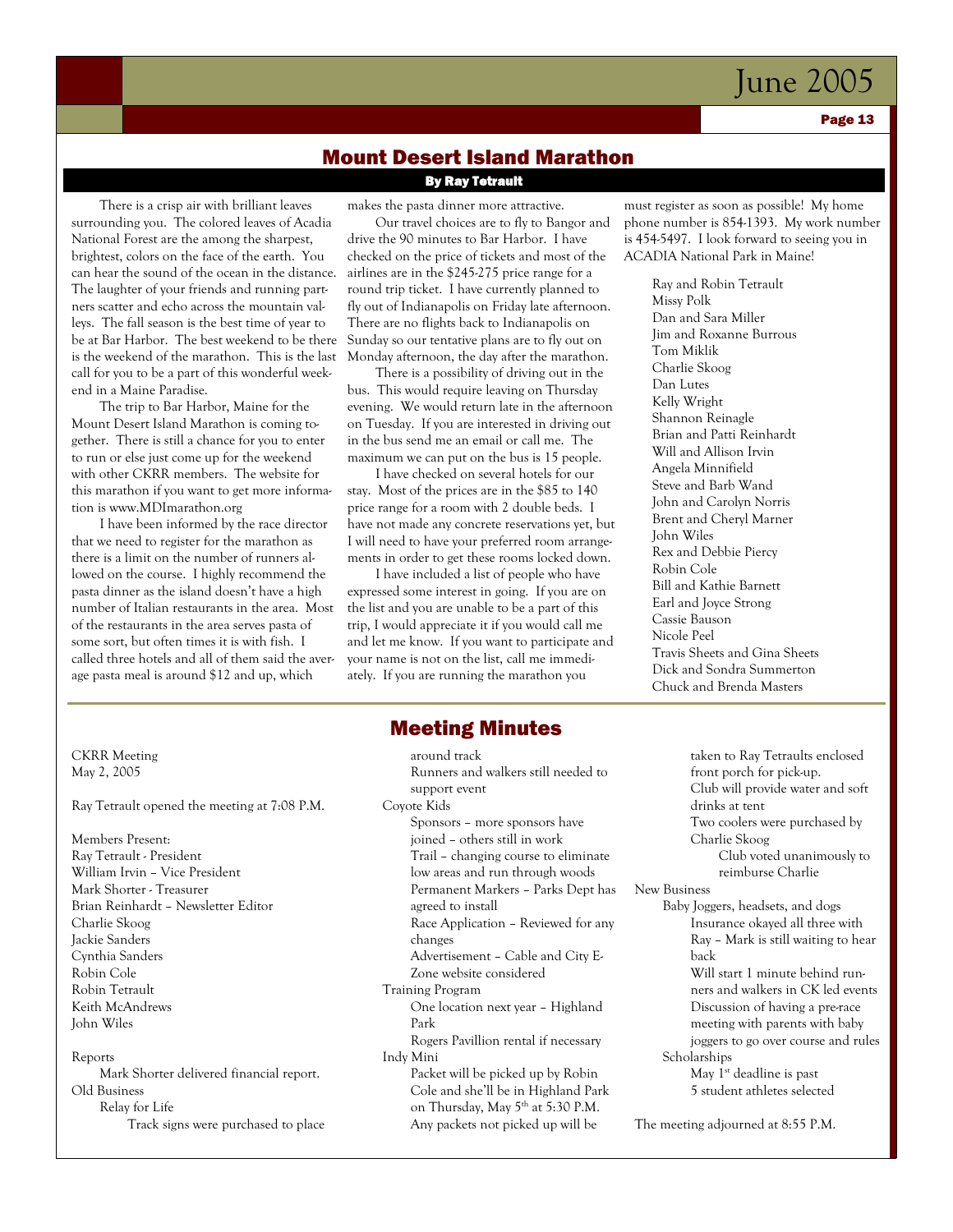# 2005 - KOKOMO SUMMER DISTANCE CAMP- (KSDC)

- WHAT: 4 camp sessions (track meets), with coaches available.
- WHEN: 4 Tuesdays: June 28, July 12, July 19, & July 26. Meet starts at 6 PM. Gates open at 5:30 PM.
- WHERE: KHS-Walter Cross Field: free parking/restrooms/water.
- WHO: KHS coaches Ricke Stucker, Bill Heck, & Lorene Sandifur.
- COSTS: \$25, or \$7 per session. Make checks payable to: Ricke Stucker.
- AWARDS: Session ribbons for top 3 places(male & female)in 4 age groups: T-shirt for pre-paid \$25. Plaques for top 3 in age group,

male & female, at conclusion of camp.(Must attend 3 of 4 sessions)

- AGE GROUPS: 10 and Under(male/female), 11-13(male/female), 14-19(male/female), and Open(male/female)
- POINTS: 5-3-1. You may enter up to 3 events: 800,1600, 3200, and 5000.

\*\*\*Camp will be held regardless of rain/heat/cold/wind/dark clouds.

\*\*\*Competitors, please bring a parent/adult to HELP time/count laps/hand out water.

\*\*\*Athletes 10 & Under MUST have an adult accompanying them.

|                                                                                                                                                                                                           | Birthdate Sex Sex                  |  |  |  |  |
|-----------------------------------------------------------------------------------------------------------------------------------------------------------------------------------------------------------|------------------------------------|--|--|--|--|
|                                                                                                                                                                                                           |                                    |  |  |  |  |
| Telephone number                                                                                                                                                                                          | T-shirt size (circle) S M L XL XXL |  |  |  |  |
| We release the Kokomo-Center Township Consolidated School Corporation and the<br>staff of the Kokomo Summer Distance Camp to treat the above student in case of injury<br>and do hereby assume all risks. |                                    |  |  |  |  |

Student Signature\_\_\_\_\_\_\_\_\_\_\_\_\_\_\_\_\_\_\_\_Parent/Guardian Signature\_\_\_\_\_\_\_\_\_\_\_\_\_\_\_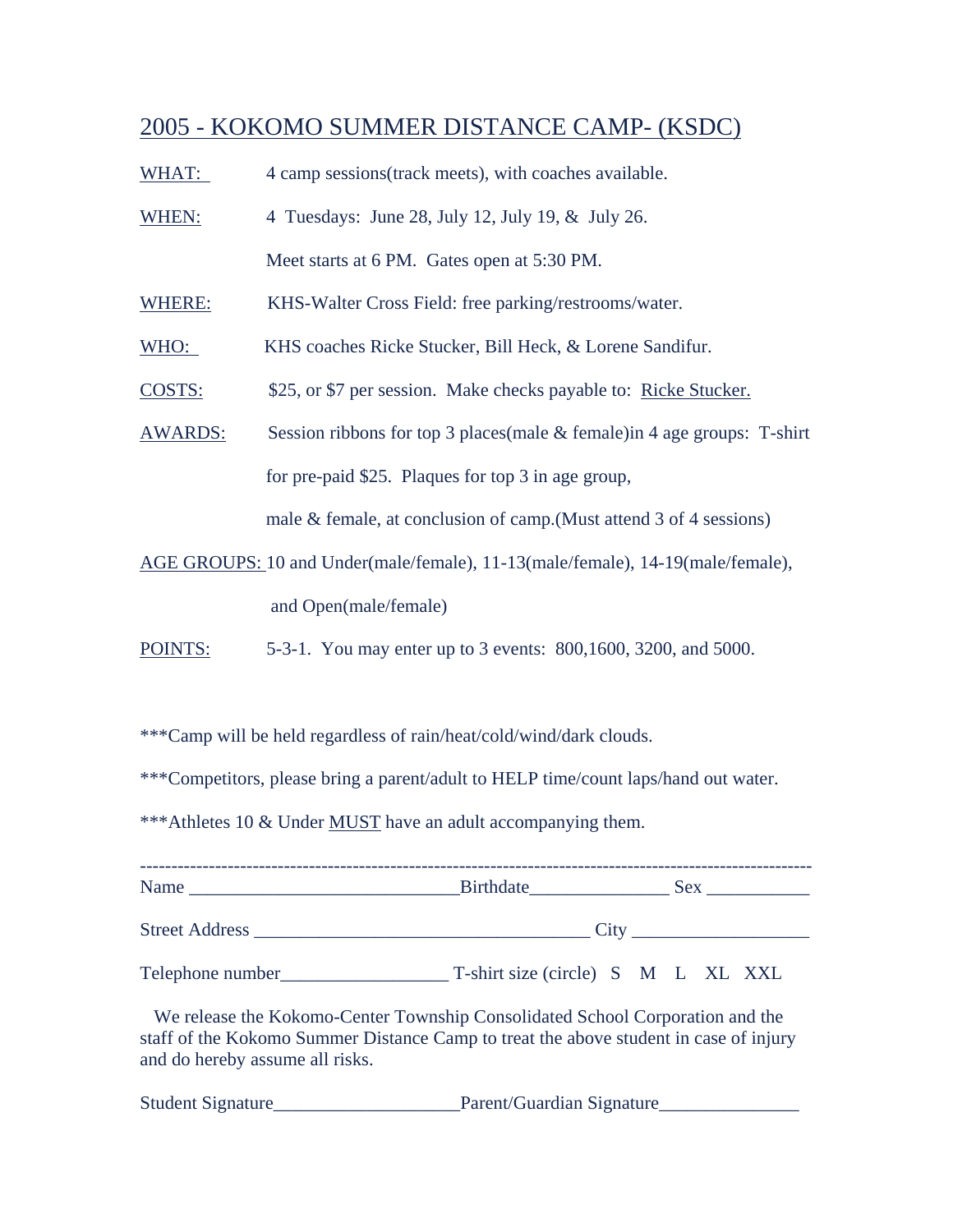# MCGONIGAL'S PROUDLY PRESENTS

# Western's Panther Prowl

# 5K Run & Walk **1 Mile Run for Children**

# Western High School July 16, 2005

# $7:30$  a.m.  $-1$  Mile Run for Children  $8:00$  a.m.  $-5K$  Run

*Turn into the Primary–Intermediate School parking lots and walk to American flag for registration.* 

# **Pre-registration: \$10**

(Checks may be made out to Western Cross Country)

Pre-registered participants will receive a t-shirt.

McGONIGAL Dream. Deliver. Driver

--------------------



**Race Day Registration: \$12** 

**1 Mile Run for Children: FREE!** 

**Course:** 5K out and back road race **Medals for:**  $1^{st}$  place overall male and female for 5K run  $\&$  walk  $1<sup>st</sup> - 3<sup>rd</sup>$  place male and female in the following age groups: 14 & under, 15-19, 20-29, 30-39, 40-49, 50-59, 60-69, 70+

### **Please Read**

I know that running/walking in the Western races is a potentially hazardous activity. I should not enter and run/walk unless I am medically able and properly trained. I agree to abide by any decision of a race official relative to my ability to safely complete the race. I assume all risks associated with running or walking in this event, including, but not limited to, falls, contact with other participants, the effects of the weather, including high heat and/or humidity, traffic and the conditions of the road, all such risks being known and appreciated by me. Having read this waiver and knowing these facts in consideration of you accepting my entry, I for myself and anyone entitled to act on my behalf, waive and release Club Kokomo Roadrunners, Western School Corp., and all other sponsors, their representatives and successors from all claims or liabilities of any kind arising out of my participation in this event even though that liability may arise out of negligence or carelessness on the part of the person named in this waiver. I understand that bicycles, skateboards, baby joggers, roller skates or blades, animals and radio headsets are not allowed in the race and I will abide by this guideline. I grant permission to all of the foregoing to use photographs, motion pictures, recordings, or any other record of this event for any legitimate purpose.

| Print Name<br>Address: |                    |                     |        | Circle: Male/Female |
|------------------------|--------------------|---------------------|--------|---------------------|
| Age:                   | Circle event:      | 1 Mile Run          | 5K Run | 5K Walk             |
|                        | Circle shirt size: | M                   |        |                     |
| Signature:             |                    | Parent's Signature: |        |                     |

Please complete and mail this form to: Dave Britton, 3140 S. 700 W., Russiaville, IN 46979